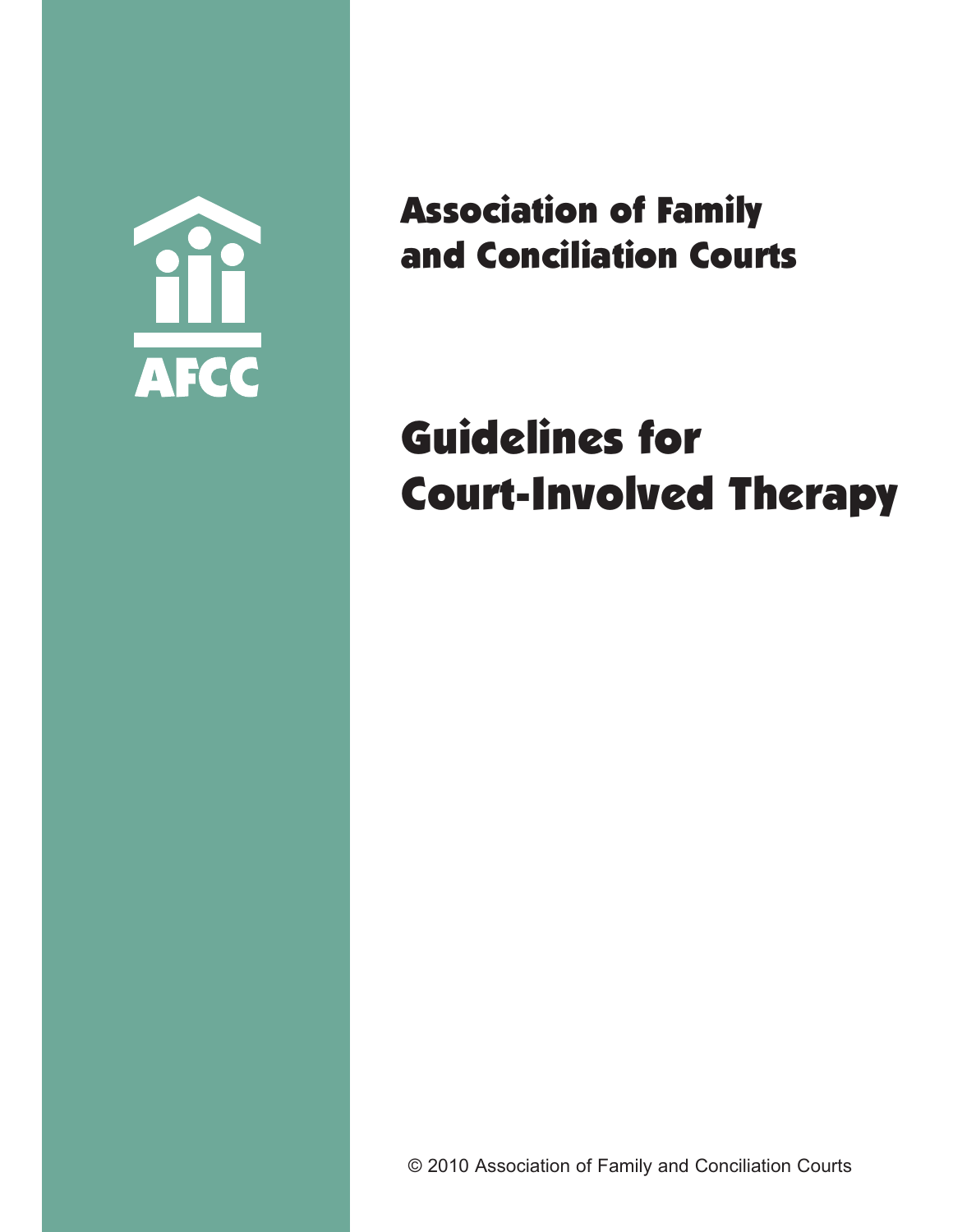**Association of Family and Conciliation Courts** 

# **Guidelines for Court-Involved Therapy**

**Approved by the AFCC Board of Directors** *P***October 2010**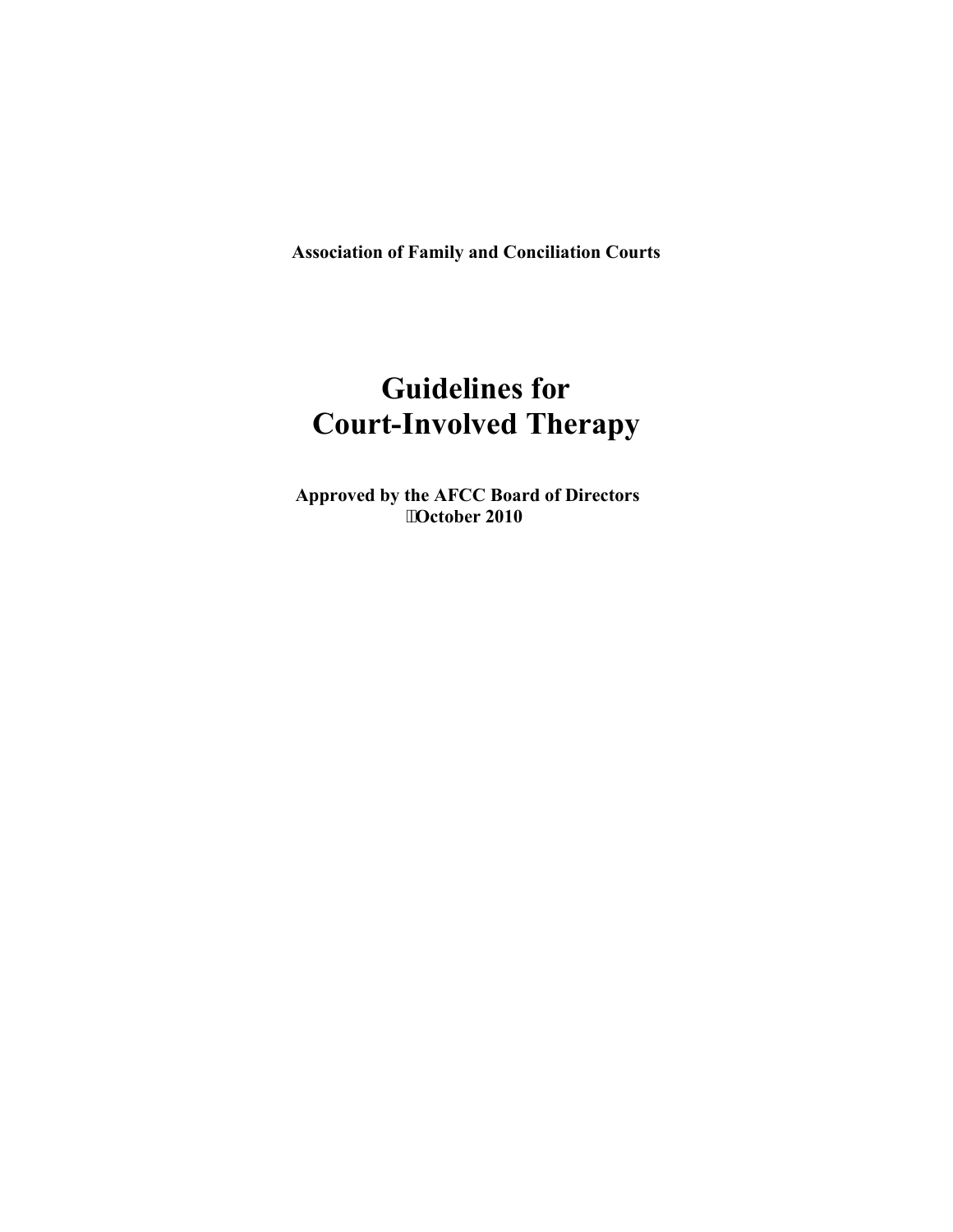| 1.1 |                                                                |  |  |  |
|-----|----------------------------------------------------------------|--|--|--|
| 1.2 |                                                                |  |  |  |
|     |                                                                |  |  |  |
| 2.1 |                                                                |  |  |  |
| 2.2 |                                                                |  |  |  |
| 2.3 | Communication of observations and opinions to adult clients,   |  |  |  |
|     |                                                                |  |  |  |
| 2.4 |                                                                |  |  |  |
| 2.5 |                                                                |  |  |  |
| 2.6 |                                                                |  |  |  |
|     |                                                                |  |  |  |
| 3.1 |                                                                |  |  |  |
| 3.2 |                                                                |  |  |  |
| 3.3 |                                                                |  |  |  |
| 3.4 |                                                                |  |  |  |
| 3.5 | Representation of competence and professional knowledge  11    |  |  |  |
| 3.6 | Consideration of impact of personal beliefs and experiences 11 |  |  |  |

# **Table of Contents**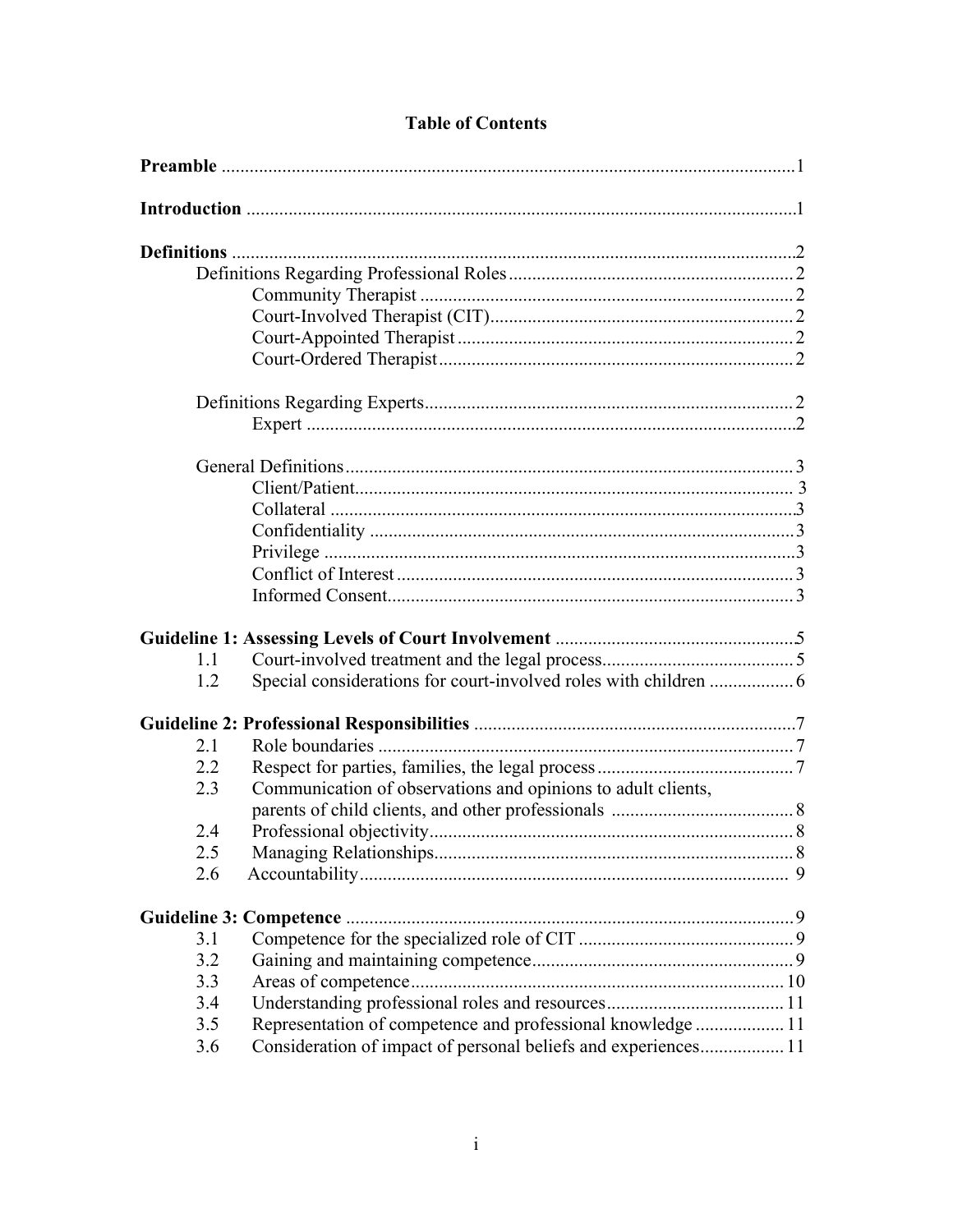| 4.1  |                                                                     |  |
|------|---------------------------------------------------------------------|--|
| 4.2  |                                                                     |  |
|      |                                                                     |  |
| 5.1  |                                                                     |  |
| 5.2  |                                                                     |  |
|      |                                                                     |  |
| 6.1  |                                                                     |  |
| 6.2  |                                                                     |  |
| 6.3  |                                                                     |  |
| 6.4  |                                                                     |  |
| 6.5  |                                                                     |  |
| 6.6  |                                                                     |  |
| 6.7  | Changes in the nature of the therapist's Court involvement 16       |  |
| 6.8  |                                                                     |  |
|      |                                                                     |  |
| 7.1  |                                                                     |  |
| 7.2  |                                                                     |  |
| 7.3  | Impact of limits of expertise on disclosure of treatment            |  |
| 7.4  |                                                                     |  |
| 7.5  |                                                                     |  |
| 7.6  | Health Insurance Portability and Accountability Act (HIPAA)         |  |
|      |                                                                     |  |
| 7.7  |                                                                     |  |
| 7.8  |                                                                     |  |
| 7.9  | Responding to a Court order for release of treatment information 20 |  |
| 7.10 |                                                                     |  |
|      | <b>Guideline 8: Methods and Procedures </b><br>21                   |  |
| 8.1  | Adherence to professional standards, special considerations         |  |
|      |                                                                     |  |
| 8.2  |                                                                     |  |
| 8.3  |                                                                     |  |
| 8.4  |                                                                     |  |
| 8.5  |                                                                     |  |
| 8.6  |                                                                     |  |
| 8.7  | Impact of release of treatment information on clients  24           |  |
| 8.8  |                                                                     |  |
|      |                                                                     |  |
| 9.1  |                                                                     |  |
| 9.2  |                                                                     |  |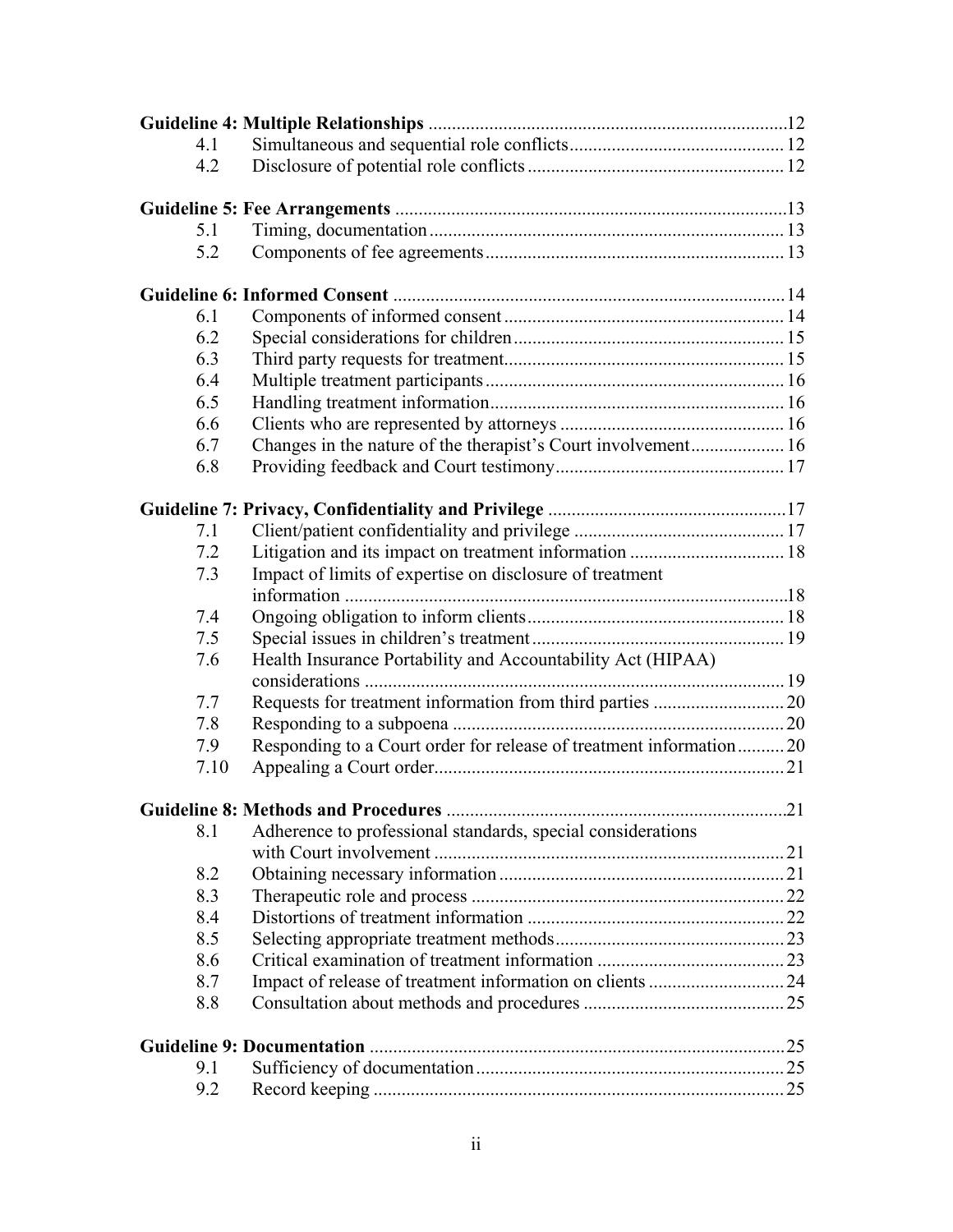| 9.3  | . 26 |
|------|------|
| 9.4  |      |
| 9.5  |      |
| 9.6  |      |
|      |      |
| 101  |      |
|      |      |
| 103  |      |
| 10.4 |      |
| 10.5 |      |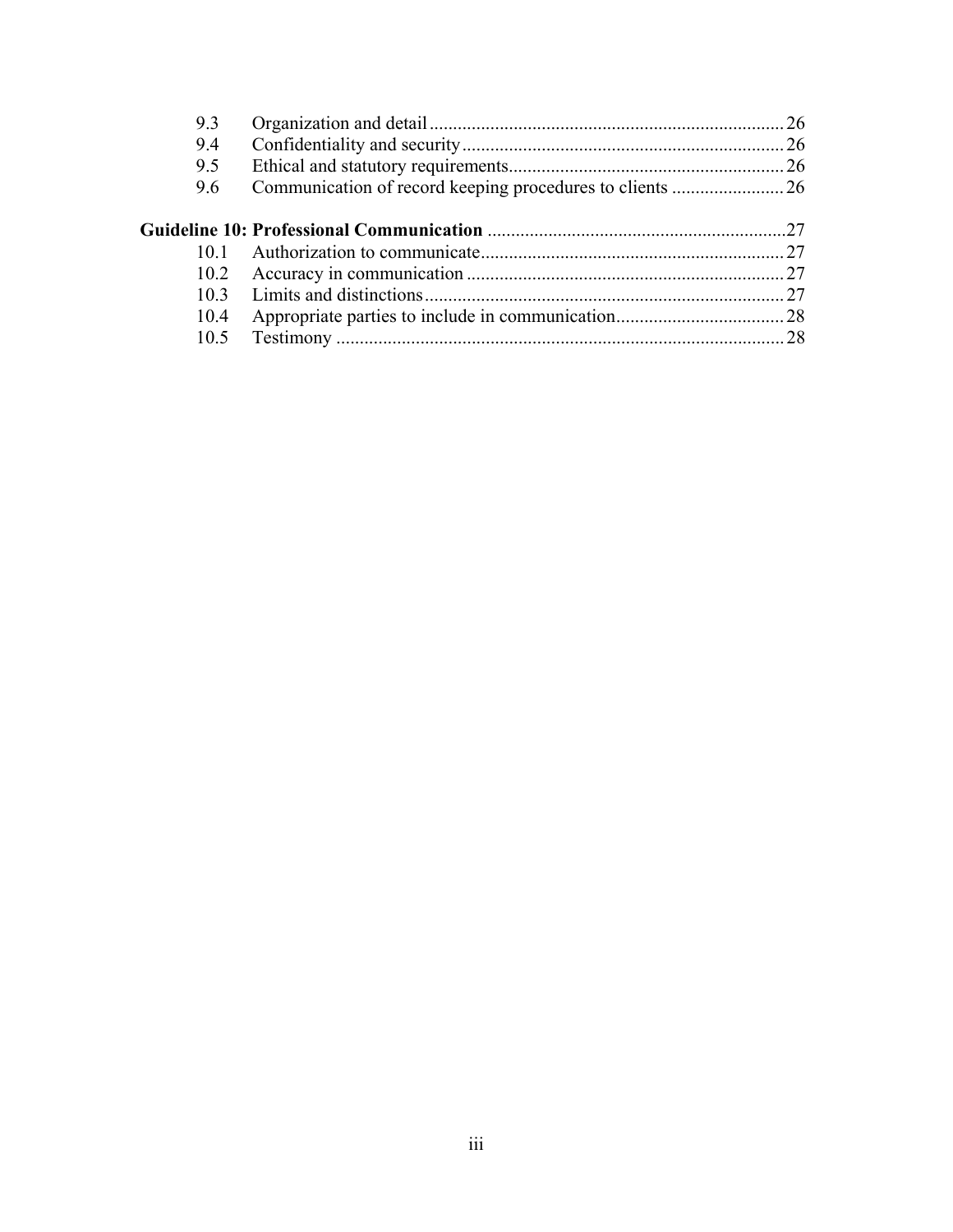#### <span id="page-5-0"></span>**PREAMBLE**

The Guidelines for Court-Involved Therapy have been formulated to assist members of the Association of Family and Conciliation Courts (AFCC) and others who provide treatment to court-involved children and families. The Guidelines are also intended to assist those who rely on mental health services or on the opinions of mental health professionals in promoting effective treatment and assessing the quality of treatment services. The Guidelines are also intended to assist the Courts to develop clear and effective Court orders and parenting plans that may be necessary for treatment to be effective.

AFCC does not intend these Guidelines to define mandatory practice. They are a bestpractice guide for therapists, attorneys, other professionals and judicial officers when there is a need for therapeutic interventions with court-involved children or parents. While available resources and local jurisdictional expectations may influence the types of therapeutic services provided by a Court-Involved Therapist (CIT), the purpose of these guidelines is to educate, highlight common concerns, and to apply relevant ethical and professional guidelines, standards, and research in handling court-involved families.

# **INTRODUCTION**

For the purposes of these guidelines, court-involved therapists are mental health professionals who provide therapeutic services to family members involved in child custody or juvenile dependency Court processes. Family and juvenile Court cases involving therapeutic services introduce unique factors and dynamics that require consideration in the treatment process. Both the treatment process and information provided to the therapist are likely to be influenced by the family's involvement in a legal process. While appropriate treatment can offer considerable benefit to children and families, inappropriate treatment may escalate family conflict and cause significant damage.

The Guidelines for Court-Involved Therapy are the product of the Court-Involved Therapist Task Force, appointed by AFCC President Robin Deutsch in 2009. Task force members were: Hon. Linda S. Fidnick, Co-Chair;Matthew Sullivan, Ph.D., Co-Chair; Lyn R. Greenberg, Ph.D., Reporter; Paul Berman, Ph.D.; Christopher Barrows, J.D.; Hon. R. John Harper; Hon. Anita Josey-Herring; Mindy Mitnick, M.Ed., M.A.; and Hon. Gail Perlman.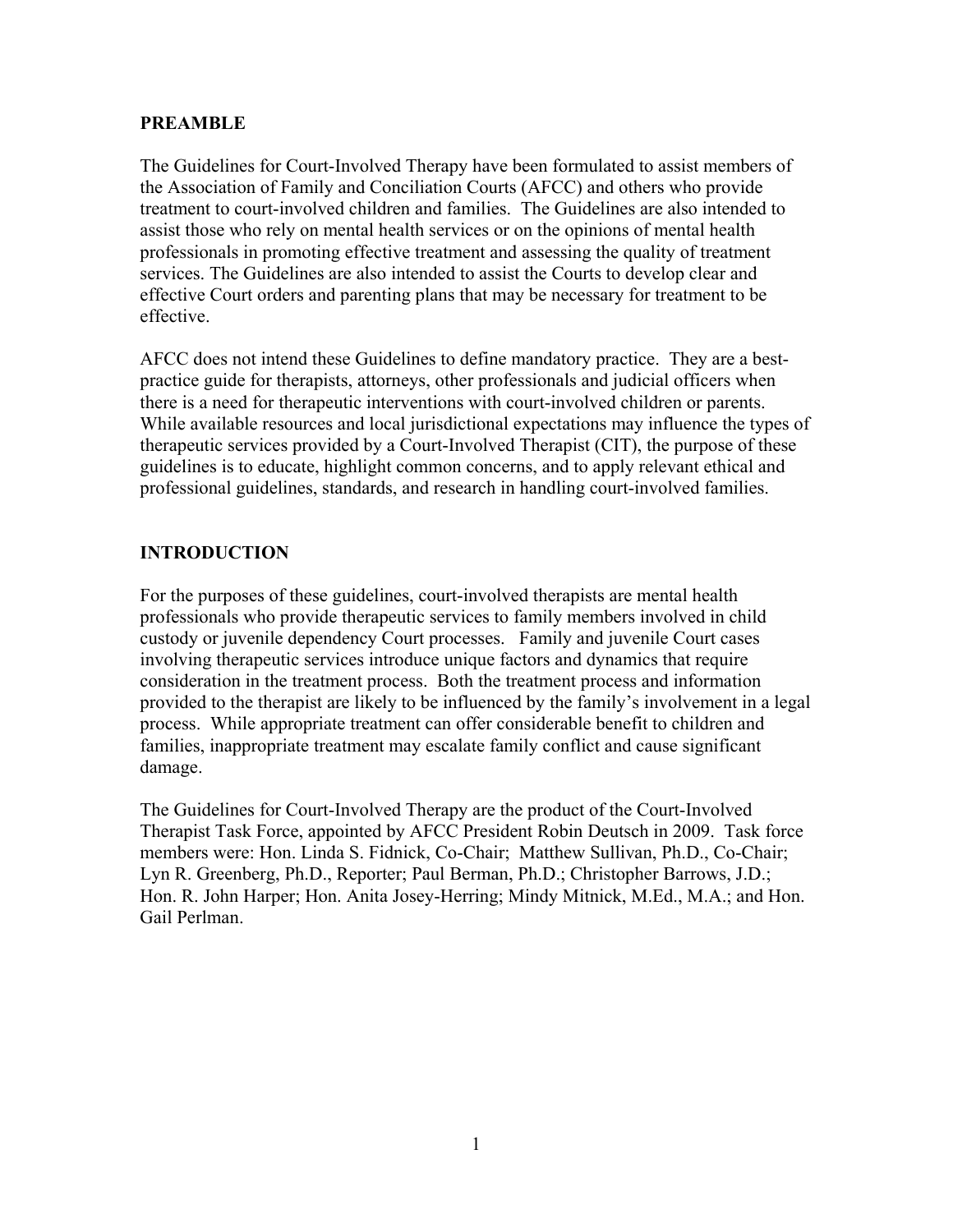# <span id="page-6-0"></span>**DEFINITIONS**

# **A. Definitions Regarding Professional Roles**

**Community Therapist**: Any mental health professional providing psychotherapeutic treatment of a parent, child, couple or family who is not involved with the legal system at any time during the treatment.

**Court-Involved Therapist (CIT)**: Any mental health professional providing psychotherapeutic treatment of a parent, child, couple or family who is, at any time during the treatment, involved with the legal system.

**Court-Appointed Therapist**: Any mental health professional providing psychotherapeutic treatment of a parent, child, couple or family undertaken because the particular psychotherapist was ordered by a judge to provide treatment. The Court order designates the specific psychotherapist and may describe the expected treatment.

**Court-Ordered Therapist**: Any mental health professional providing psychotherapeutic treatment of a parent, child, couple or family undertaken because it was ordered by a judge. The Court order does not designate a specific therapist and may describe the expected treatment.

# **B. Definitions Regarding Experts**

**Expert:** The word expert generally refers to a person with specialized knowledge of a particular subject matter.

In the legal context, the word "expert" refers to a witness who has been specifically qualified by the Court in a particular case to provide opinion evidence within a circumscribed subject matter determined by the Court. To qualify an expert, the Court first reviews evidence of the witness's expertise of that subject matter, unless the admissibility of the professional's opinion as an expert has been previously stipulated to by the parties or established by the Court.

(a) Treating Expert: A mental health professional, who currently serves or has served as the therapist for a parent, child, couple or family involved with the legal system. If the therapist is qualified by the Court as an expert, testimony should be limited to the therapist's particular area of expertise and issues directly relevant to the treatment role. To the degree permitted by the Court in a specific case, the treating expert can provide expert opinion regarding a parent or child's psychological functioning over time, progress, relationship dynamics, coping skills, development, co-parenting progress, or need for further treatment, as appropriate to the therapist's role. In contrast to the forensic expert, the treating expert does not have the information base or objectivity necessary to make psycho-legal recommendations, such as specifying parenting plans, legal custody, or decision-making authority.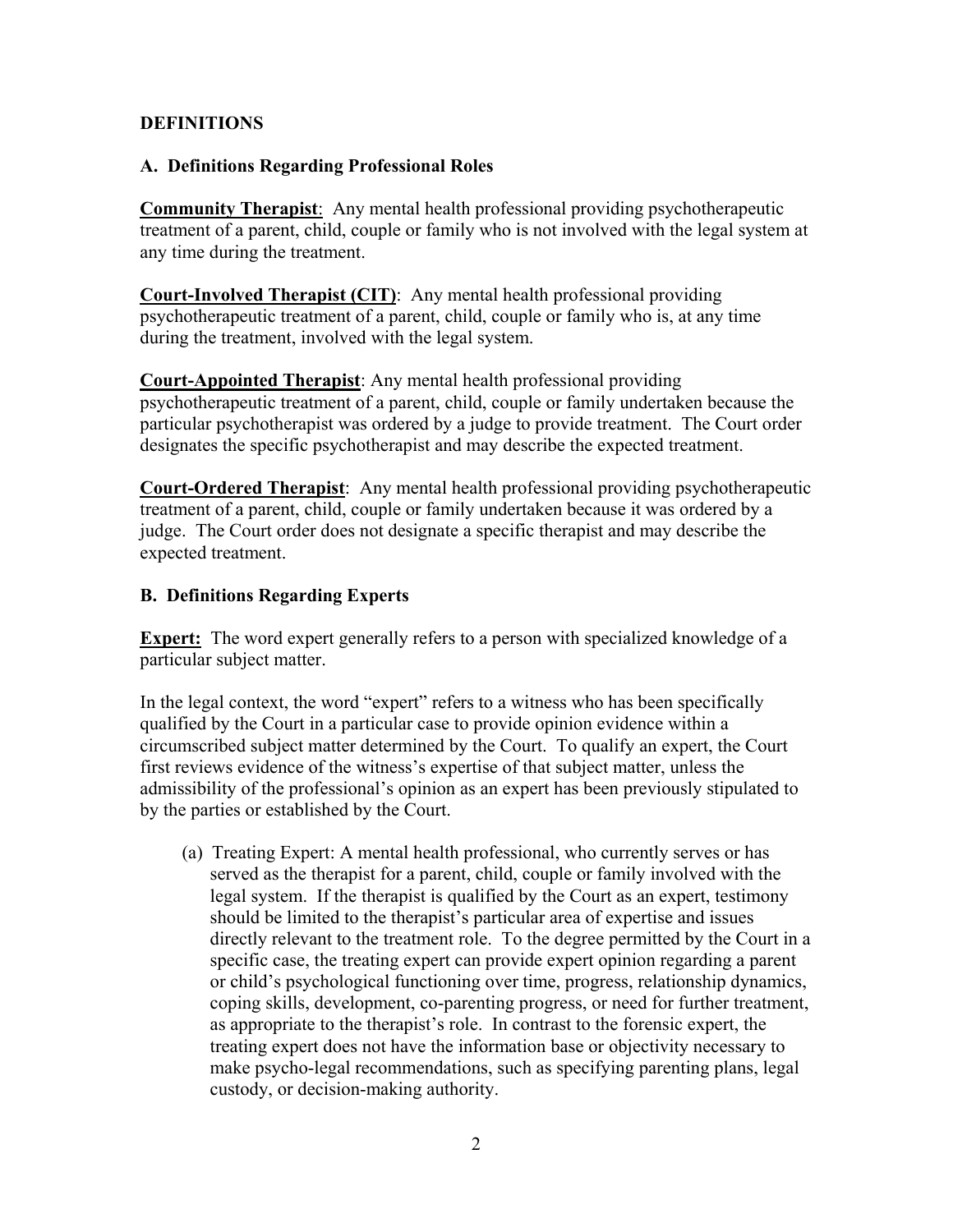<span id="page-7-0"></span>(b) Mental Health Forensic Expert: A mental health professional hired by a party or appointed by a Court to answer a legal question through the application of psychological methods. A mental health forensic expert, for example, may perform a custody evaluation, a psychological evaluation to answer a particular question formulated by the Court, a competency evaluation, an evaluation to assist the Court in the decision-making process regarding custody and/or access. Their testimony might include psycho-legal issues such as recommendations about parenting plans, legal custody or decision-making authority.

#### **C. General Definitions**

**Client/Patient:** A parent, child, couple or family receiving psychotherapeutic treatment from any of the mental health professionals defined in this section

**Collateral:** A person, not a client or patient, who has information bearing on the client or patient and whom a mental health professional, in any role defined in this section, interviews to obtain information or engages directly in the client or patient's treatment.

**Confidentiality:** An ethical duty, also established by statute, rules or case law in some jurisdictions, owed by a mental health professional to a client/patient, subject to some exceptions, to maintain the client/patient's privacy by not revealing information received from the client/patient.

**Privilege:** A legal right, conferred by statute in many jurisdictions and limited by exceptions, held by a mental health professional's client/patient to prevent the mental health professional from disclosing confidential information in a legal proceeding. Some jurisdictions have a formal process for determining whether or not and under what circumstances the privilege will be waived by or on behalf of the client/patient to allow testimony by the mental health professional in a court-related matter. (Issues regarding privilege and confidentiality are described in Guideline 7.)

**Conflict of Interest:** A situation in which personal, professional, legal or other interests or relationships have the potential to compromise or bias the mental health professional's judgment, effectiveness or objectivity. A conflict of interest may also occur in some jurisdictions based on the establishment of an appearance of conflict standard rather than an actual conflict.

#### **Informed Consent:**

(a) A client/patient's decision to consent to a proposed treatment or a proposed release of confidential information by a mental health professional, after the client/patient has received reasonably full and accurate information from the mental health professional as to the risks, benefits and likely consequences of the decision to consent.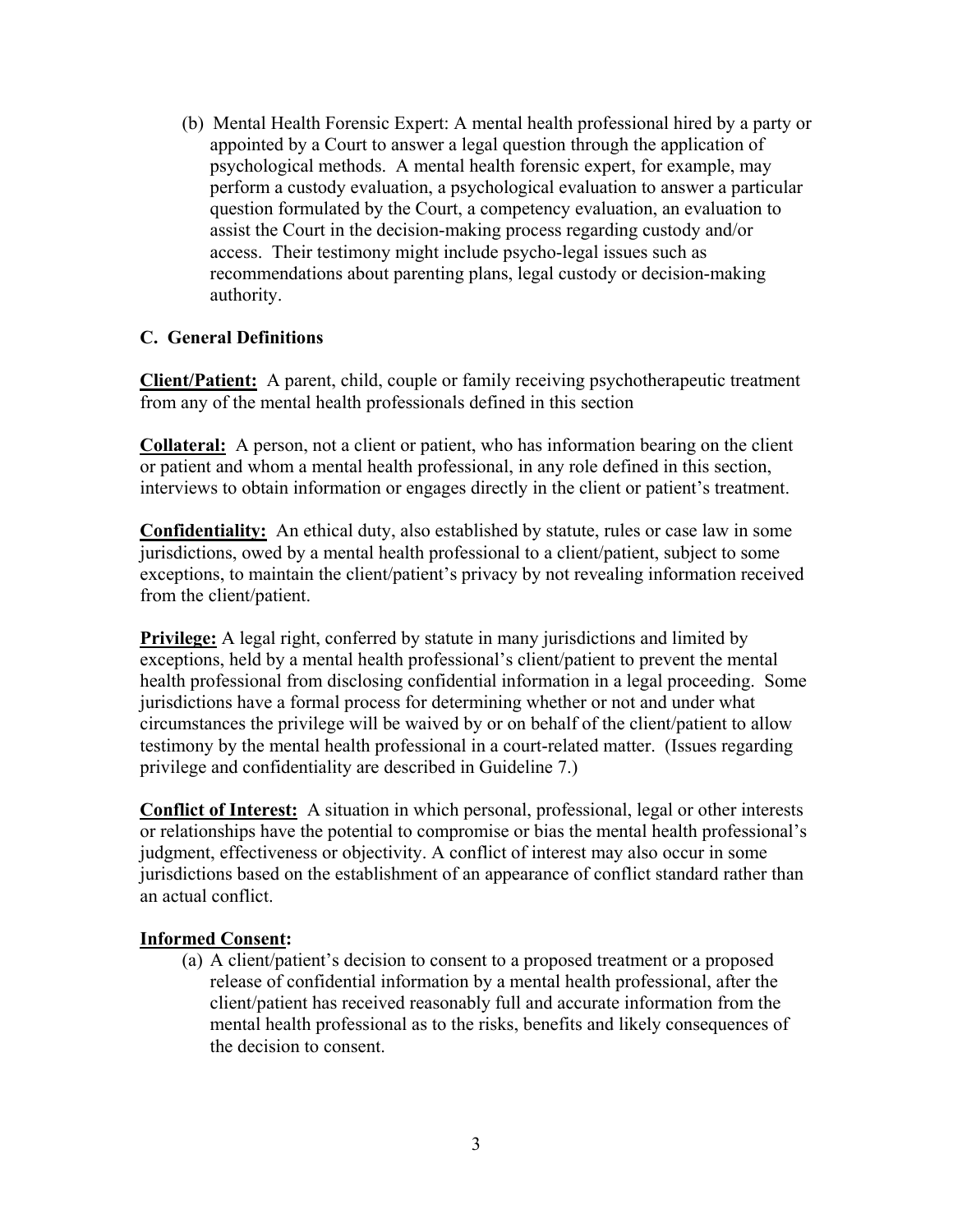(b) The term is used colloquially by mental health professionals to mean the *process* by which a client/patient receives the information needed to make an informed decision. The process usually includes discussion and a written agreement between the mental health professional and the client/patient as to the information provided and the client's understanding of it. (See Guideline 6.)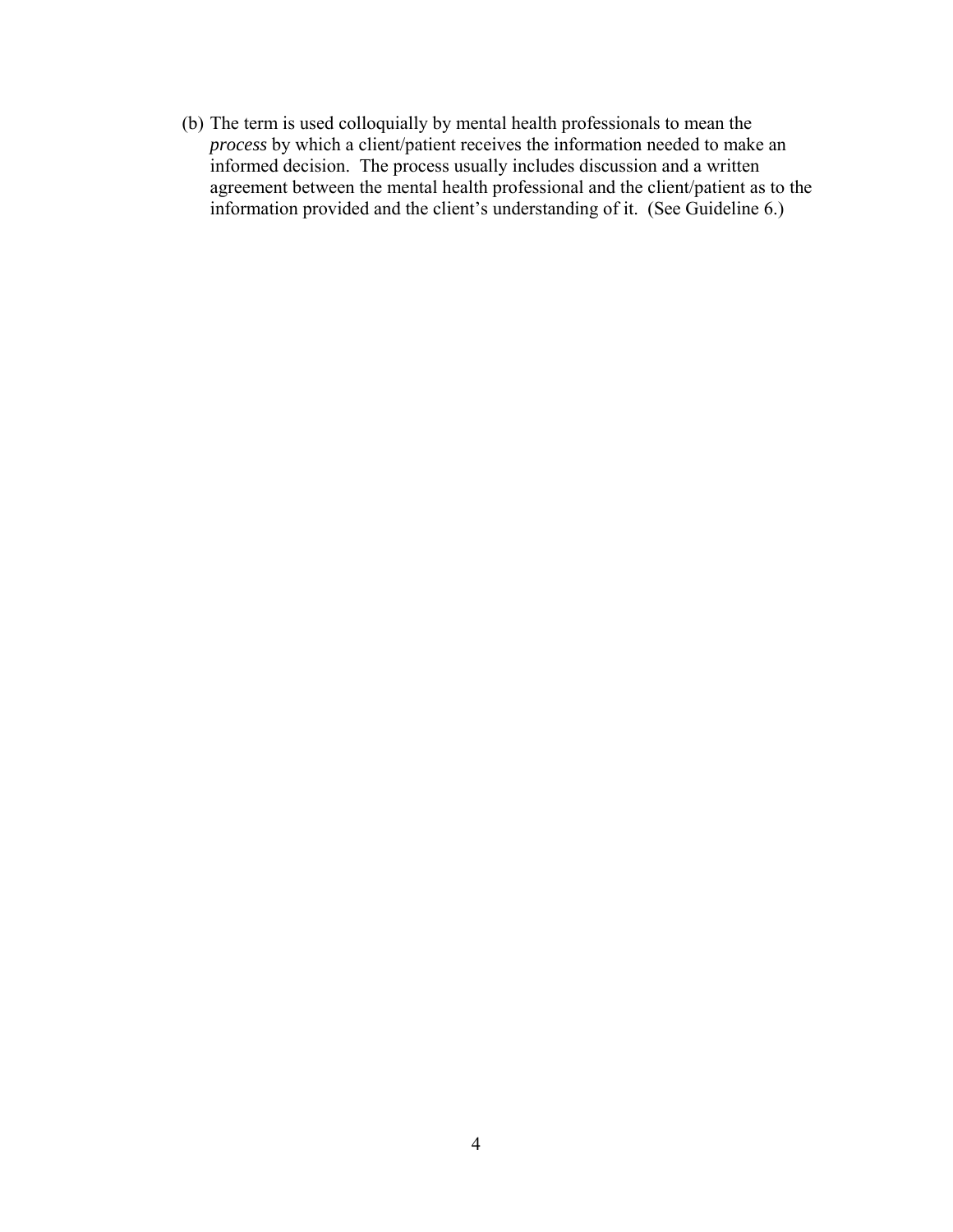#### <span id="page-9-0"></span>**GUIDELINE 1: ASSESSING LEVELS OF COURT INVOLVEMENT**

- **1.1 A CIT should assess the degree to which legal processes will impact the treatment and consider issues that may impact the client or parent's functioning in treatment, and the implications of treatment interventions on the legal processes** 
	- (a) The CIT should be aware that cases may have different degrees of Court involvement, and may also change in their degree of Court involvement over time.
	- (b) The CIT should obtain information about how the decision to enter therapy was made, who was involved in the decision, and what outcomes are expected from the treatment or the therapist by parents, other professionals, or the Court.
	- (c) The CIT should consider the variety of mechanisms through which courtinvolved families can enter treatment, and the implications of each of those circumstances:
		- (1) A parent involved in a Court case recognizes his/her own or child's distress and seeks treatment.
		- (2) A parent seeks therapy for him/herself or a child, in hopes of improving his/her own position in the Court case and securing the therapist's direct or indirect participation (report to a custody evaluator, etc.).
		- (3) Parents are ordered to obtain therapy for themselves or a child, but select from community practitioners with no specific agenda, reporting expectation or requirement.
		- (4) The Court orders therapy to address particular issues, such as child distress, high-conflict dynamics, reunification, etc. The order may include some degree of reporting requirement, or contingencies allowing reporting.
	- (d) The CIT should consider the potential impact of Court involvement on adults' functioning in treatment. The stress of Court involvement and the importance of the outcome to those involved can generate conscious or unconscious distortion of information and changes in the clients' or parents' expectations of the therapist.
	- (e) **A**The CIT should consider the impact of his/her natural working alliance with the client. This may lead the therapist to align with the client's position in the legal dispute, thus impairing the CIT's ability to prepare the client to cope with likely outcomes and stresses in the legal process. While a client may equate his or her best interests with prevailing in the legal dispute, CITs must remain cognizant that their role is to promote successful psychological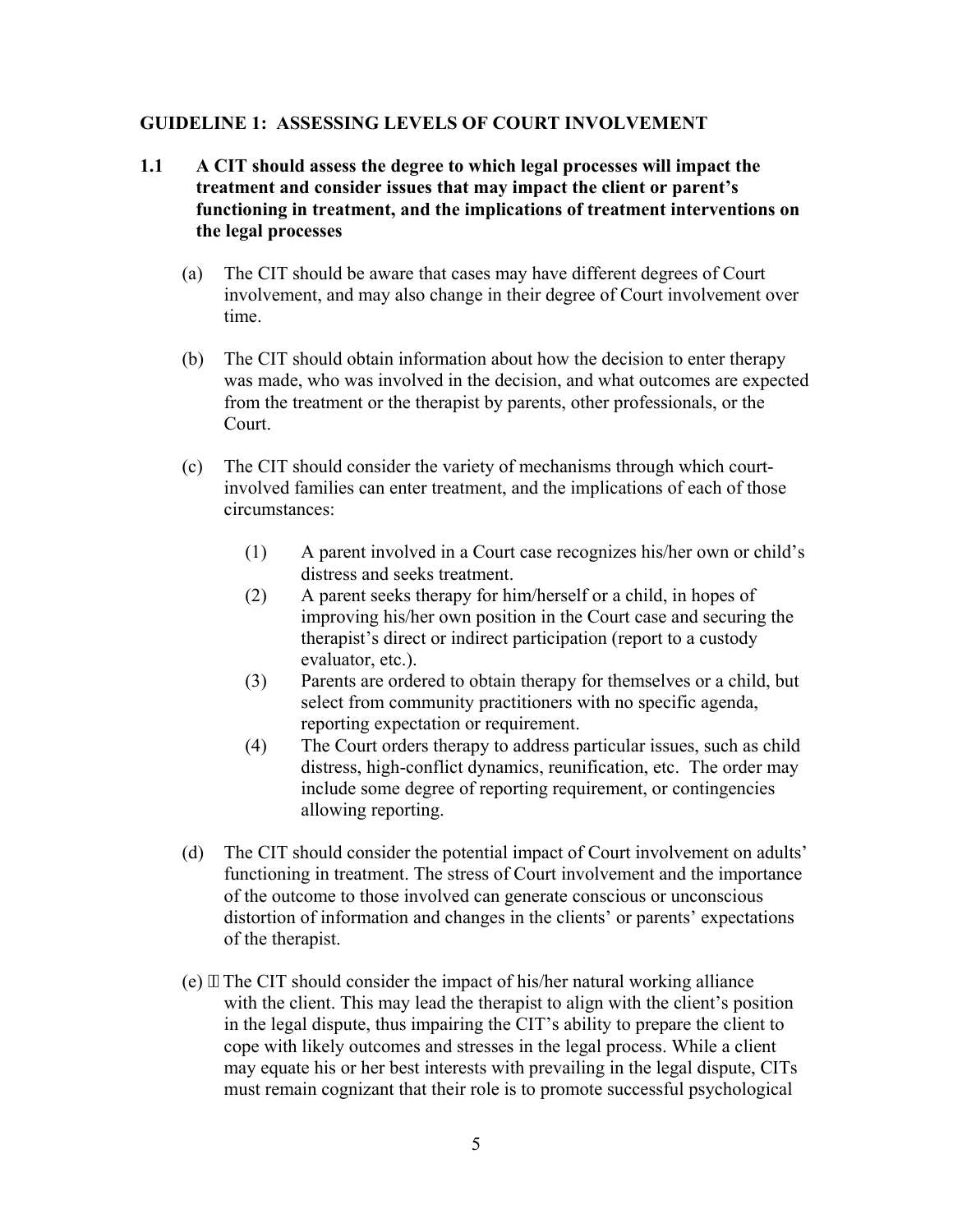functioning in the client, not to serve as an advocate or a forensic expert or produce a particular outcome in the legal process.

#### <span id="page-10-0"></span>**1.2. Special considerations for court-involved roles with children**

- (a) Children's behavior and statements may vary markedly based on the circumstances of treatment.
- (b) The CIT has an enhanced obligation to consider multiple treatment hypotheses and be knowledgeable about children's developmental tasks and needs.
- (c) The CIT should use particular caution to ensure that he/she has adequate data on which to base any opinions or assessments, and to form and express such opinions only within confines of the therapeutic role and available information, while remaining cognizant of the impact of Court involvement on the family and on treatment information.
- (d) The CIT must, whenever possible, obtain each parent's perspective in the treatment process and maintain professional objectivity when interpreting statements and behaviors of children. The CIT should use particular caution in interpreting statements, play or drawings that appear to express positions on adult issues to avoid inaccurate or incomplete assessment of a child's developmental needs, expressed thoughts and feelings.
- (e) The CIT should be aware of the potential impact of parental needs and expectations on treatment involving children or adolescents. The CIT should be particularly aware that:
	- (1) A parent may have a genuine desire to obtain treatment or provide it to a child, but may also have expectations that the therapy will support the parent's own goals in the legal conflict.
	- (2) A child or adolescent who is expressing a "position" regarding a contested issue in the legal conflict may have external influences on their perceptions, or that negatively impact their coping skills.
- (f) While it is common in traditional treatment for one parent to be more involved in child treatment than the other, this therapy structure creates a risk in courtinvolved treatment. A CIT should consider *both* parent-child relationships and each parent's perspective in court-involved treatment.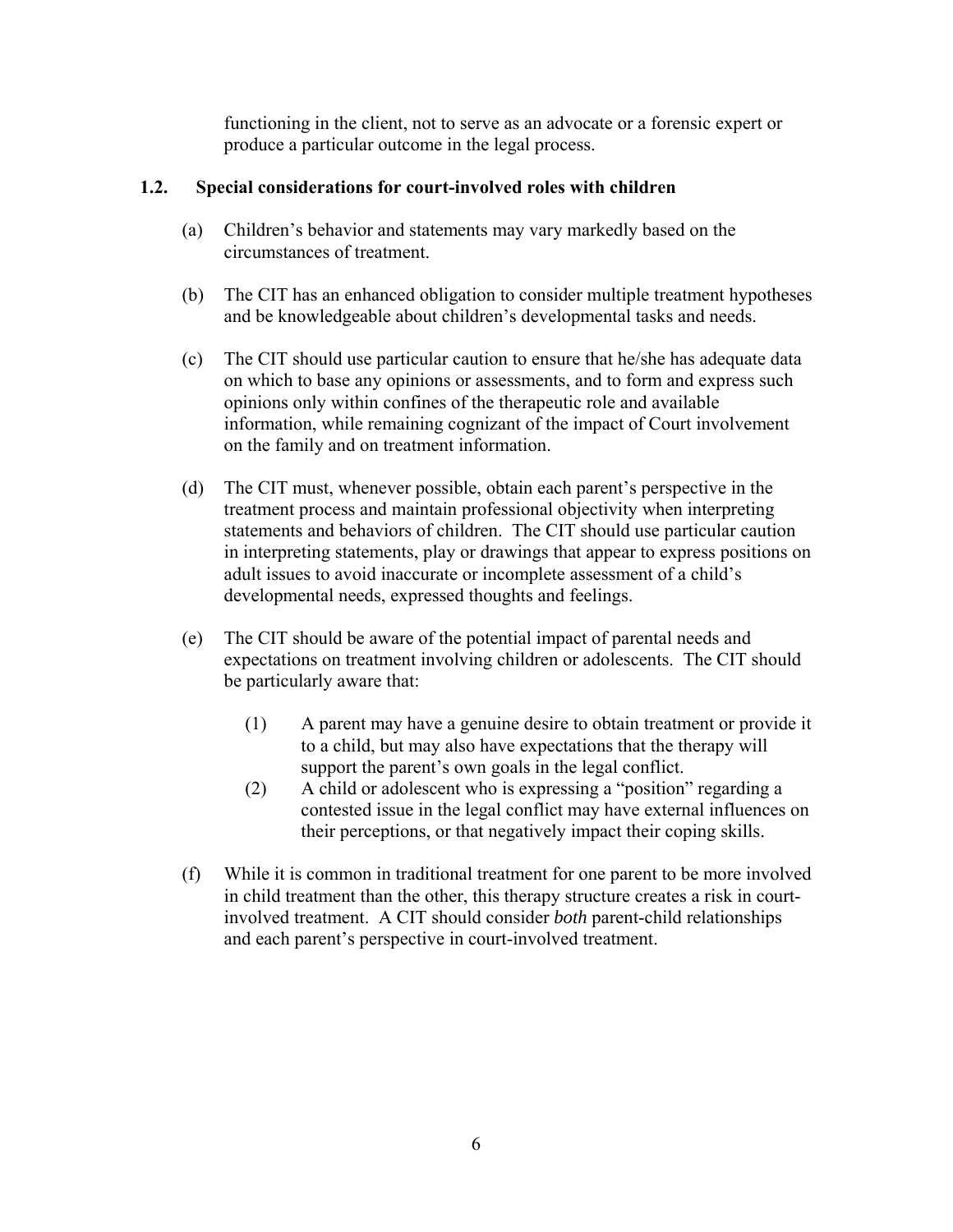#### <span id="page-11-0"></span>**GUIDELINE 2: PROFESSIONAL RESPONSIBILITIES**

#### **2.1 A CIT should establish and maintain appropriate role boundaries**

- (a) A CIT should inform potential clients, and others who may be relying on the therapist's opinion or services, of the nature of the services that can be offered by the therapist and the limits thereof. This includes providing thorough informed consent to clients/parents and appropriate information to others who may rely on the therapist's information. (See Guideline 6 and Guideline 10.)
- (b) A CIT should resist pressure from anyone to provide services beyond or antithetical to the therapeutic role, as defined by recognized professional and ethical standards or guidelines.
- (c) A CIT should explain to clients any decisions to decline to provide certain services. If others (e.g., the Court guardian *ad litem*, minor's counsel or agency) have requested services that the CIT considers inappropriate, the CIT should also explain decisions to decline these requests, to the degree that information provided is not privileged or privilege has been waived.
- (d) A CIT should be prepared to modify elements of the therapeutic process, if appropriate, and to explain the necessity for the modification.
- (e) A CIT should apprise the Court of any conflicts between the Court's expectations and the ethical and professional obligations, or role limitations, of the therapist.

#### **2.2 A CIT should demonstrate respect for parties, families, the legal process and its participants**

- (a) A CIT should communicate respect for the legal system to clients, collaterals, and others who may rely on the therapist's work, information or opinions.
- (b) A CIT should provide a thorough informed consent processes to parents, and age-appropriate explanations to children, as described in Guideline 6.
- (c) A CIT should communicate, within the limits of any applicable privilege, regarding the limits and responsibilities of the therapist's role.
- (d) A CIT should respect each parent's rights, as defined by relevant orders or law, regarding knowledge of, consenting to, and/or participating in a child's treatment.
- (e) A CIT should be knowledgeable about appropriate expectations for developmentally acceptable behavior in children while respecting their independent feelings, perceptions, and developmental needs.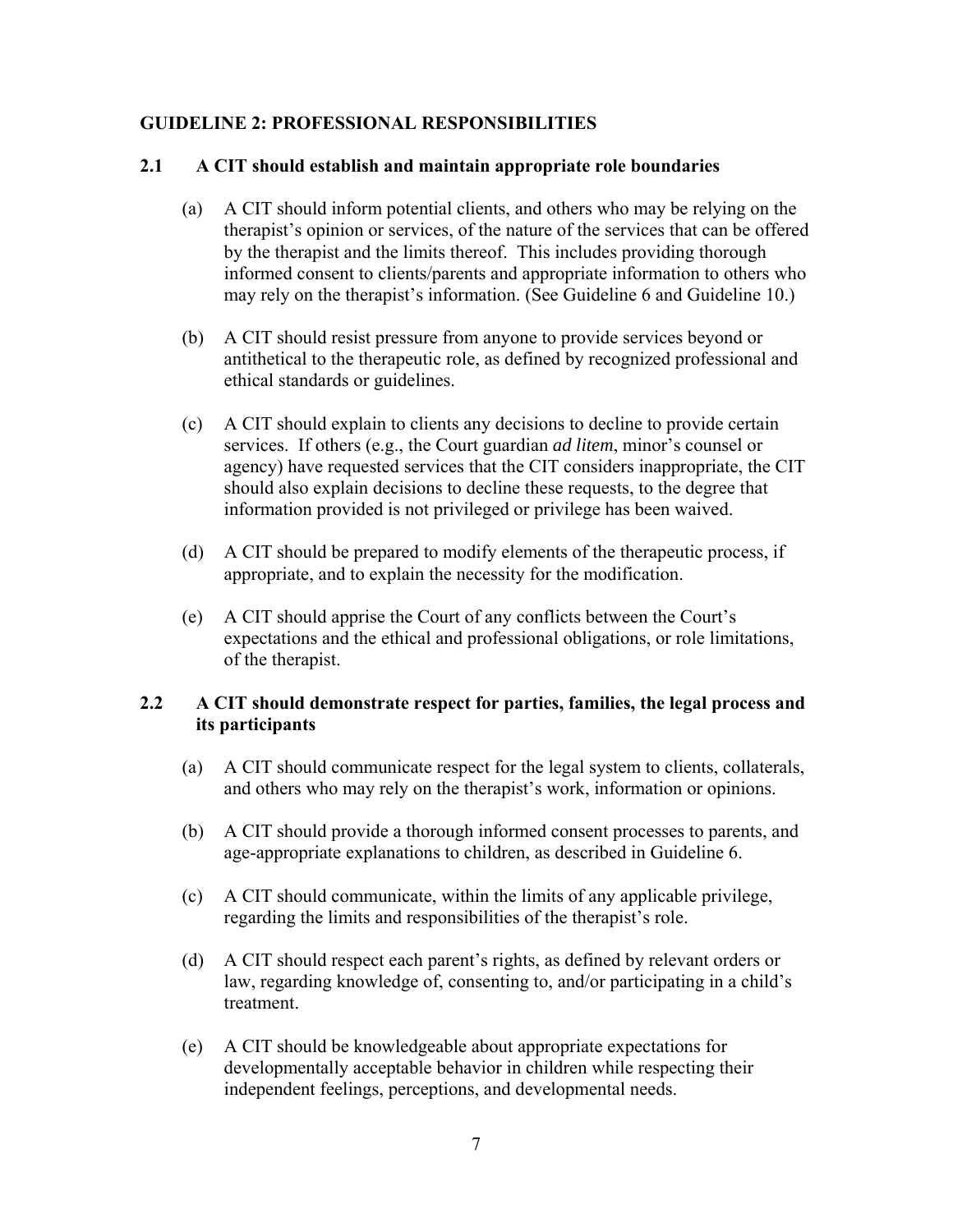- <span id="page-12-0"></span>(f) A CIT should communicate with counsel in a balanced manner when in a neutral role and authorized to do so.
- **2.3 A CIT should provide clear, non-technical communication of observations and opinions to adult clients, parents of child clients, and other professionals when appropriate and permitted by applicable privilege**

# **2.4 A CIT should maintain professional objectivity**

- (a) A CIT should actively seek information that will provide the most thorough understanding of his/her client's circumstances and issues, while remaining within the limits of the therapist's assigned therapeutic role in the case.
- (b) When children are involved in treatment, a CIT has an enhanced obligation to consider multiple hypotheses, seek information and involvement from both parents and avoid the biasing effects of one-sided or limited information.
- (c) A CIT should make efforts to consider and assess treatment issues from the perspective of each involved individual. This does not preclude maintaining a strong therapeutic alliance with a parent client/patient in individual therapy, but may require exploring with the client how others may perceive the issues.
- (d) To the degree possible in the given therapeutic role, the CIT should remain aware of the information emerging in the legal process in order to assist the client in coping with it.

# **2.5 The CIT should manage relationships responsibly**

- (a) A CIT should recognize that the therapeutic relationship may change as a family's involvement with the Court changes or as the therapist communicates to other professionals, collaterals or the Court.
- (b) If a parent or family who has not previously been court-involved becomes involved in a legal process and asks the therapist to continue services, the CIT should discuss with the relevant individuals and/or family members the potential effect of Court involvement on the therapy. This should include discussion of potential requests for release of therapeutic information to others including a child custody evaluator, parenting coordinator, other professionals, or the Court.
- (c) If a CIT who has not previously been involved with a client's ongoing litigation is asked to provide information or have other involvement in the legal process, the CIT should notify the client and/or the client's legal representative of such requests. If the CIT believes the release of information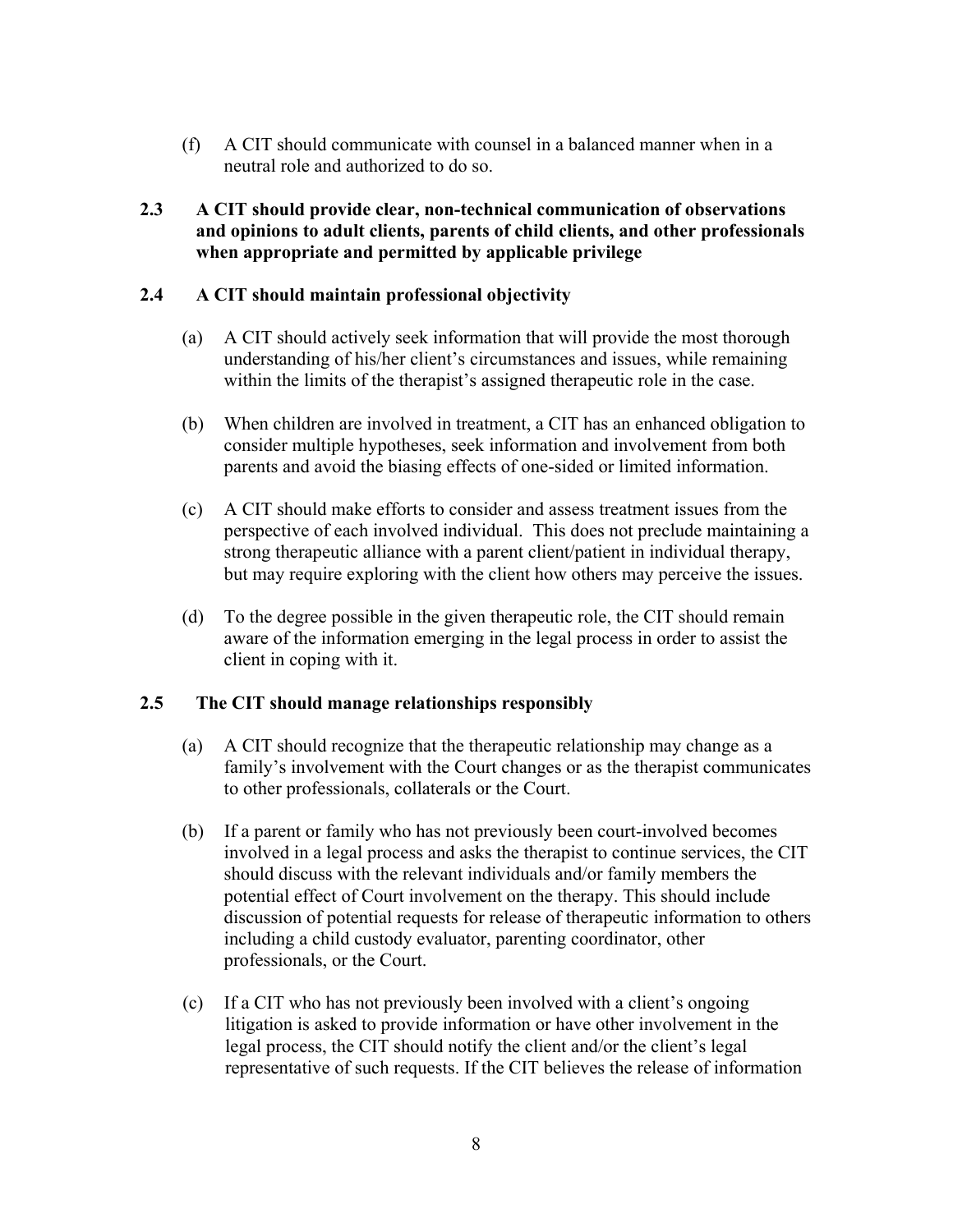<span id="page-13-0"></span>will adversely impact the client, the CIT should seek legal advice and notify the Court.

(d) The CIT should clearly document informed consent on the above issues.

# **2.6 A CIT should maintain accountability**

- (a) The therapist in a child-centered role should recognize that active intervention may result in the dissatisfaction of one or both parents, but should nevertheless maintain focus on the welfare of the child client.
- (b) If disputes arise regarding interpretation of Court orders governing treatment, the CIT should seek direction or clarification from the Court, or an authorized Court representative in the case.
- (c) The CIT should recognize that others in the legal system (e.g., custody evaluator, parenting coordinator, child's counsel or the Court) may have a role in monitoring or reviewing the therapeutic process.
- (d) The CIT should recognize that his/her judgments, interventions, reports, testimony and opinions may have a profound impact on outcomes for children and families. The CIT should remain objective at all times, should use caution in forming and expressing opinions, and should use particular caution in drawing conclusions from limited observations or sources of information.
- (e) A CIT should recognize that the dynamics of a court-involved case may create conflicts or disagreements with litigating parents or lead to demands that the therapist withdraw from the case. The CIT should recognize that therapeutic confrontation of a parent or a child, or a refusal to accede to the wishes of a parent or child, may frustrate that individual's desires, but does not necessarily constitute a conflict of interest. Such therapeutic confrontation may be therapeutically appropriate or even essential. In such a situation, withdrawing from the case or abandoning the intervention, unless terminated by the client, may be antithetical to the interest of the child or family.

# **GUIDELINE 3: COMPETENCE**

#### **3.1 A CIT has a responsibility to develop and maintain specialized competence sufficient for the roles they undertake**

#### **3.2 Gaining and maintaining competence**

- (a) A CIT has a responsibility to obtain education and training, and to maintain current knowledge, in areas including, but not limited to:
	- (1) Characteristics of divorcing/separated families and children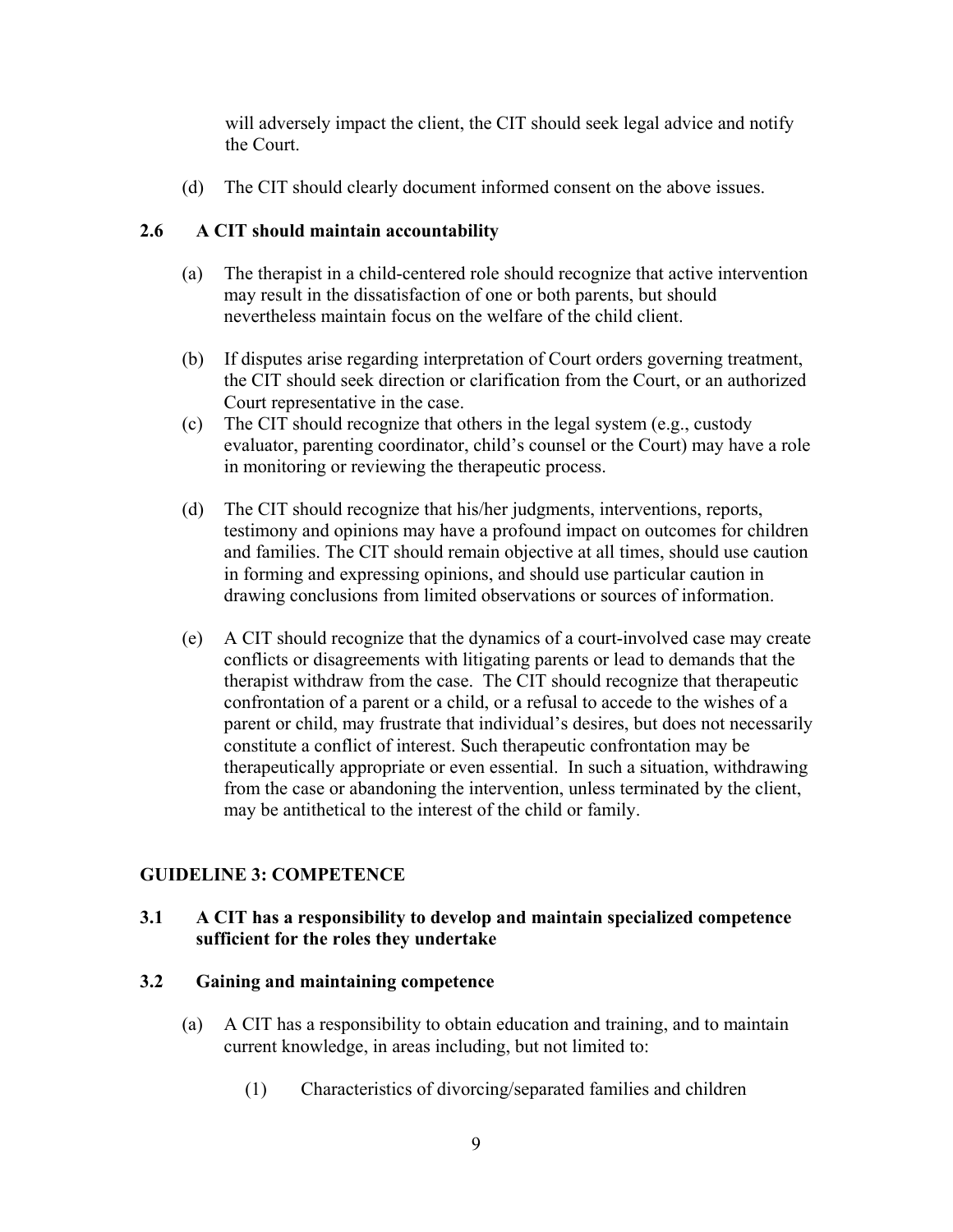- <span id="page-14-0"></span>(2) Family systems and other systems in which court-involved families interact
- (3) The impact of high interparental conflict on post-separation custody arrangements
- (4) Effective interventions with divorcing or separated families
- (5) Adaptations of traditional therapeutic approaches that may be Necessary to work with divorcing or separated families
- (6) characteristics and needs of special populations who may be Involved in treatment
- (7) Ethical issues and applicable local legal standards
- (b) A CIT should utilize continuing education and professional development resources to maintain current knowledge of issues relevant to court-involved treatment.
- (c) A CIT may also gain some of the required knowledge through experience and consultation with colleagues; however, clinical experience should not be a substitute for knowledge of the underlying science, relevant research, legal issues and standards of practice.

# **3.3 Areas of competence**

- (a) The CIT should maintain knowledge and familiarity with current research related to psychological issues in areas including, but not limited to:
	- (1) Child development and coping, including developmental tasks
	- (2) Child interviewing and suggestibility
	- (3) Children's decision-making ability, including appropriate means of understanding children's abilities and interpreting expressed preferences or opinions
	- (4) Factors in divorcing families that increase risk to children, or promote resilience in children
	- (5) Domestic violence
	- (6) Child abuse and child welfare
	- (7) High conflict dynamics, including risks to children from exposure to parental conflict, parental undermining, alienation and estrangement
	- (8) Treatment approaches, including both traditional methods and adaptations for divorcing or separated families
	- (9) Parenting and behavioral interventions
	- (10) Special needs issues, including medical issues, psychiatric diagnoses, substance abuse, learning or educational problems, developmental delays, etc.
	- (11) Ethnic, cultural, and sexual orientation differences among families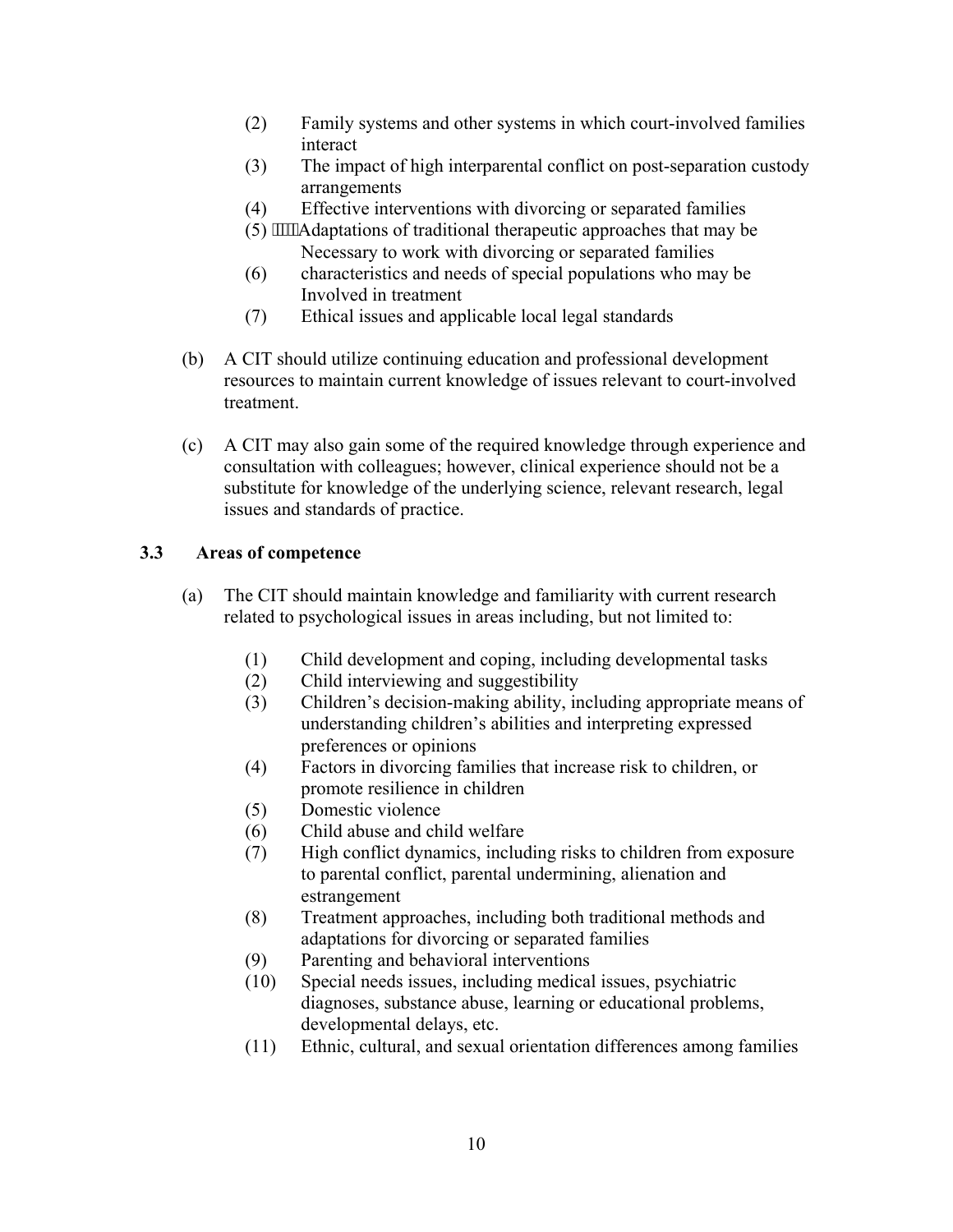- <span id="page-15-0"></span>(b) The CIT should maintain knowledge and familiarity with legal information and issues related to court-involved therapy, including, but not limited to:
	- (1) Statutes and local Court rules in the therapist's jurisdiction
	- (2) Case precedents relevant to court-involved treatment
	- (3) Interactions and potential conflicts between governing mental health practice and family Court expectations or family law statues
	- (4) Ethical and professional guidelines and standards applicable to the role of the CIT, obtaining ethics consultation as appropriate
	- (5) Circumstances under which it may be necessary or appropriate for the therapist to consult an attorney
- (c) The CIT should seek appropriate consultations when issues arise that are outside of the CIT's expertise.

# **3.4 Understanding of professional roles and resources**

- (a) The CIT should be familiar with the roles of other professionals with whom the CIT may interface while providing therapy in a case.
- (b) The CIT should understand the roles of the child custody evaluator and the parenting coordinator, and the impact that the appointment of such professionals may have on both the process of therapy and the privacy of therapeutic information.
- (c) The CIT should understand the roles of the minor's counsel or guardian *ad litem*, and should be aware of the laws governing confidentiality of treatment information when one of these professionals is appointed.

# **3.5 Representation of competence, state of professional knowledge**

- (a) The CIT should accurately represent his/her areas of competence, advise clients/parents if an issue arises that is beyond the CIT's knowledge and expertise, and initiate consultation and/or referral, when appropriate.
- (b) The CIT should understand the limits of scientific knowledge and use caution to avoid overstating the certainty or parameters of professional opinions. (See Guideline 10.)

# **3.6 Consideration of impact of personal beliefs and experiences**

(a) The CIT should remain familiar with current research on the impact of personal bias, personal beliefs and cultural and value differences, factors that may contribute to bias, and efforts that may be undertaken to contain or manage potentially biasing conditions in the CIT's work.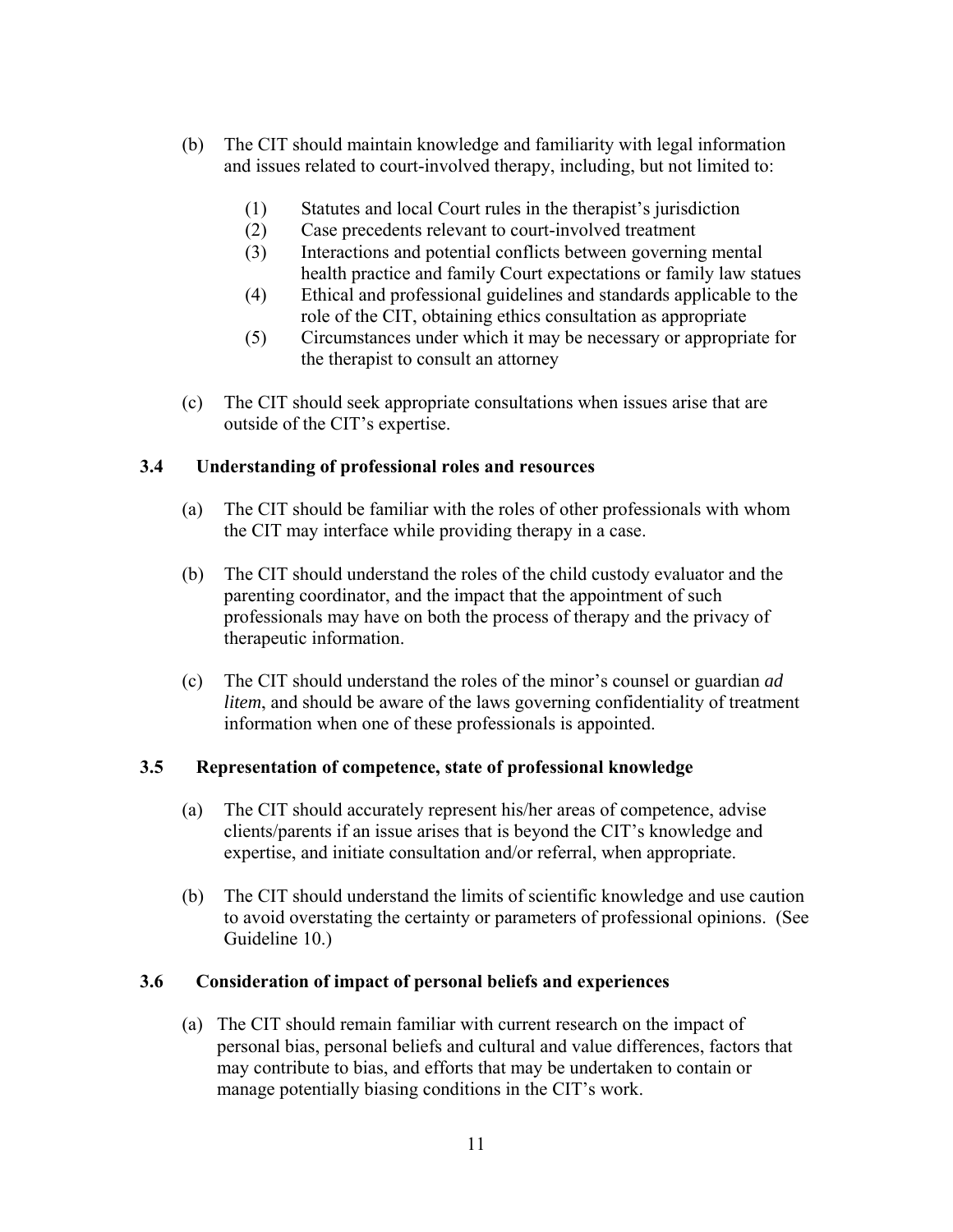- <span id="page-16-0"></span>(b) The CIT should recognize and acknowledge that powerful issues may arise in court-related cases that generate personal reactions in the therapist or others, and take steps to counterbalance exposure to information or otherwise manage these issues.
- (c) The CIT should obtain appropriate consultation to assist in maintaining professional objectivity.

# **GUIDELINE 4: MULTIPLE RELATIONSHIPS**

**4.1 The CIT should avoid serving simultaneously in multiple roles, particularly if these create a conflict of interest. For example, the CIT should not serve simultaneously as therapist and evaluator or as therapist and friend.**  Similarly, the CIT is strongly discouraged from performing different roles sequentially, as, for example, a therapist who becomes an evaluator or a therapist who becomes a parenting coordinator.

#### **4.2 The CIT should disclose to all relevant parties any multiple relationships that cannot be avoided and the potential negative impact of such multiple roles.**

- (a) The CIT who discovers that he/she is performing multiple roles in a case should promptly seek to resolve any conflicts in a manner that is least harmful to the client and family. The CIT should clarify the expectations of each role and seek to avoid or minimize the negative impact of assuming multiple roles.
- (b) The CIT should recognize that relationships with clients are not time limited and that prior relationships, or the anticipation of future relationships, may have an adverse effect on the CIT's ability to be objective.
- (c) The CIT should attempt to avoid conflicts of interest and should address them as soon as they arise, or the potential for conflict becomes known, by:
	- (1) Identifying a real or apparent conflict of interest as soon as it becomes known to the CIT
	- (2) Refusing to assume a therapeutic role if personal, professional, legal, financial or other interests or relationships could reasonably be expected to impair objectivity, competence or effectiveness in the provision of services
	- (3) Communicating with the client or potential client or counsel, and, if necessary, with the Court, about the existence of the conflict.
	- (4) Recognizing that the appearance of a conflict of interest, as well as an actual conflict of interest, can diminish public trust and confidence both in the therapeutic service and in the Court
	- (5) Differentiating between conflicts that require declining to assume or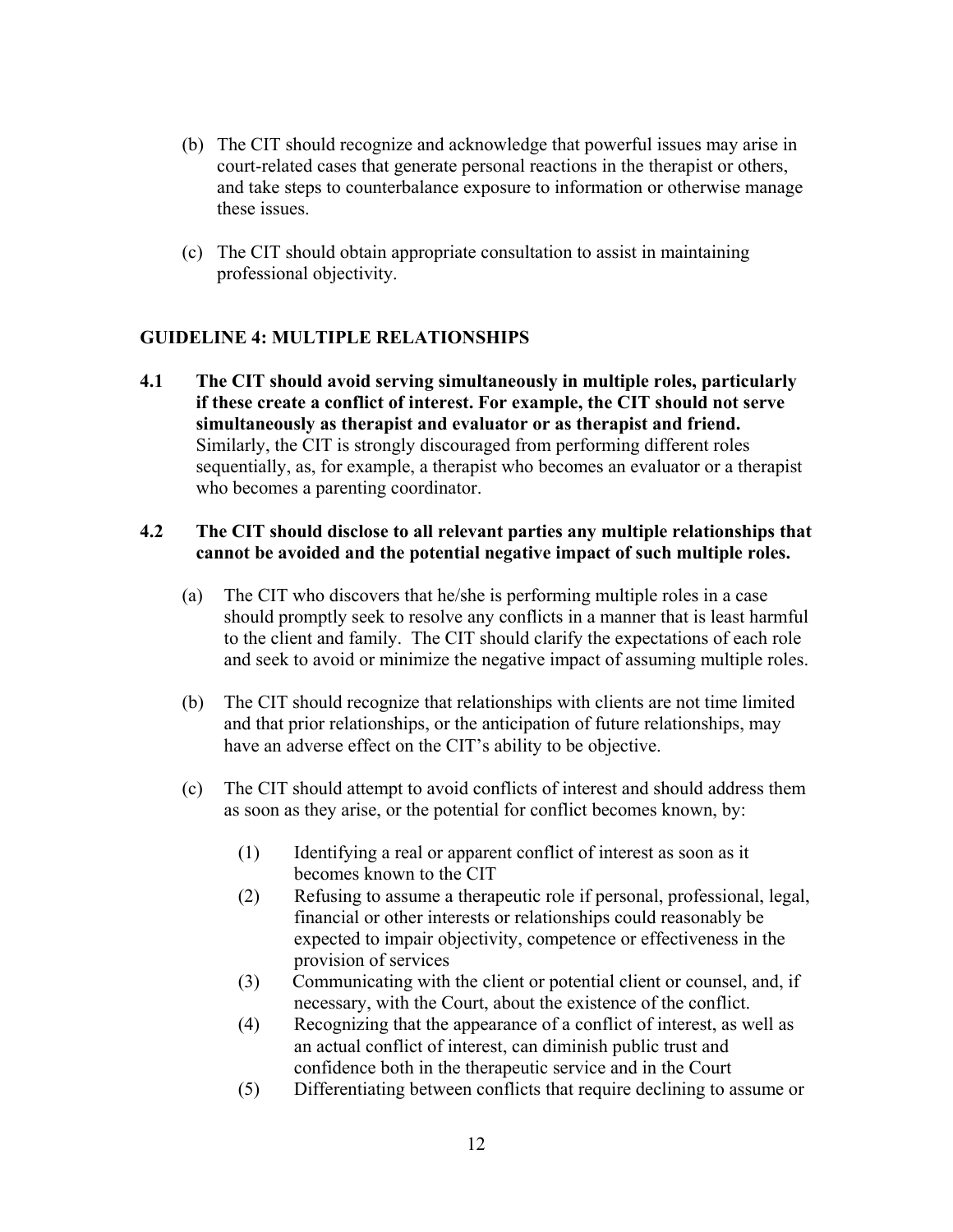withdrawing from the therapeutic role, as opposed to multiple or sequential roles that may be undertaken with waivers from the client or parent

- <span id="page-17-0"></span>(6) Recognizing the risks of undertaking conflicting roles, even if the client or parent signs a waiver
- (7) Clearly documenting the disclosure of any waived conflict, the client's ability to understand it, and the client's waiver. The client must receive a clear explanation of the conflict, and it may also be necessary to provide such explanations to other professionals or agencies relying on the therapist's work or information

# **GUIDELINE 5: FEE ARRANGEMENTS**

# **5.1 The CIT should establish a clear written fee agreement with the responsible parties prior to commencing the treatment relationship**

- (a) A CIT may send a written fee agreement to the parties and/or client(s) prior to commencing treatment.
- (b) If the case is not court-involved, a CIT may discuss the terms and fee requirements of treatment directly with the parties and/or client. This discussion should be documented in the CIT's record.
- (c) If the case is already court-involved, or likely to be, a CIT may send the fee and consent agreements to counsel.

# **5.2 The CIT should provide written documentation to each responsible party**

- (a) Documentation should include a description of the treatment services to be provided, including all of the elements of informed consent described in Guideline 6.
- (b) A CIT should provide a fee agreement that contains, at a minimum:
	- (1) A description of all services and charges
	- (2) Expectations regarding payment, including, if applicable:
		- (i) fees associated with missed or cancelled sessions,
			- (ii) costs/fees generated by one parent,

(iii) consequences of non-payment, including its potential impact on continued provision of services,

(iv) the use of collection agencies or other legal measures that may be taken to collect the fee (see attached sample agreement).

(3) Policies with regard to insurance reimbursement, if any. This should include issues such as identifying the person responsible for submitting the insurance form, payment for covered and non-covered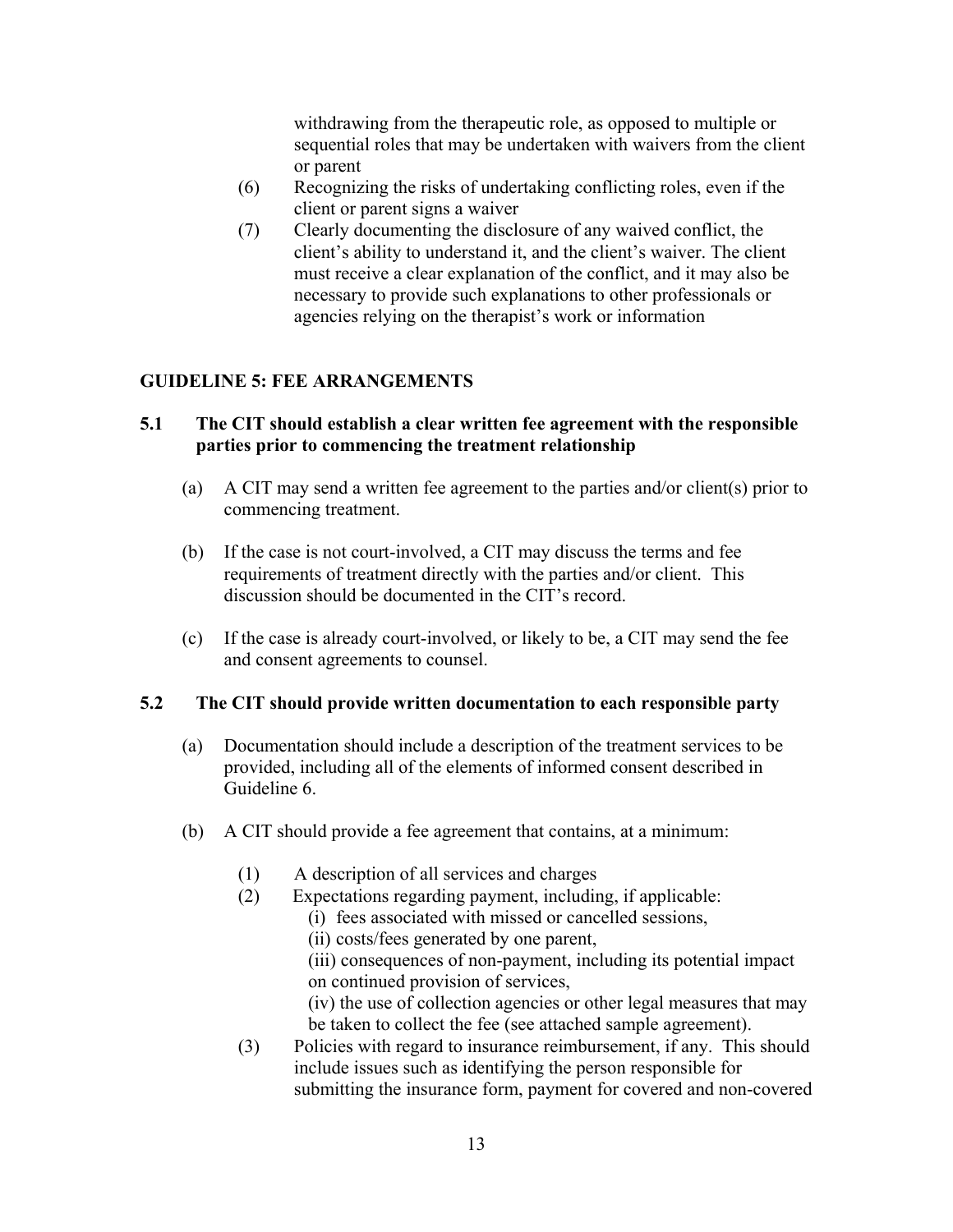services, responsibility for submitting treatment plans (if required by the insurer) and the consequences of using insurance.

- <span id="page-18-0"></span>(4) Policies regarding advance payments, if any, for treatment services and the use of those payments
- (5) A procedure for handling of disputes regarding payment
- (c) If the therapy is court-ordered, the CIT should provide to the Court all information required to engage the CIT so that the Court can issue an appropriate and comprehensive order. The written fee agreement may be incorporated into the Court order that initiates the therapy. The therapist should request that the Court specify the party responsible for the payment or the specific apportionment between the parents or parties. In the event that the Court order fails to address the issue of fees adequately, the therapist should take appropriate steps to obtain clarification from the Court before providing services. Arrangements should be sufficiently clear to prevent or resolve most fee-related disputes, and for a future judicial officer or reviewer to be able to resolve any such disputes submitted to the Court.
- (d) If treatment is terminated or suspended due to non-payment, the CIT should conduct the termination or suspension in accordance with the order, fee agreement and ethical principles.
- (e) The CIT should maintain complete and accurate written records of all amounts billed and all amounts paid.

# **GUIDELINE 6: INFORMED CONSENT**

#### **6.1 At the outset of therapy, the CIT should provide a thorough informed consent process to adult clients and parents or legal guardians if the therapy involves the child**

- (a) A CIT has a professional obligation to inform the client of the limits of confidentiality and privilege at the outset of the therapeutic relationship, to promote informed decision-making throughout treatment and to document such explanations in the CIT's record. The CIT should clarify that these cautions do not constitute legal advice, and that the CIT will obey the Court's orders regarding treatment information.
- (b) The informed consent should use language that is understandable and includes, at a minimum, information about the nature and anticipated course of the therapy, risks and benefits of the therapy, fees, the potential involvement of other individuals in the therapy, and a discussion of confidentiality.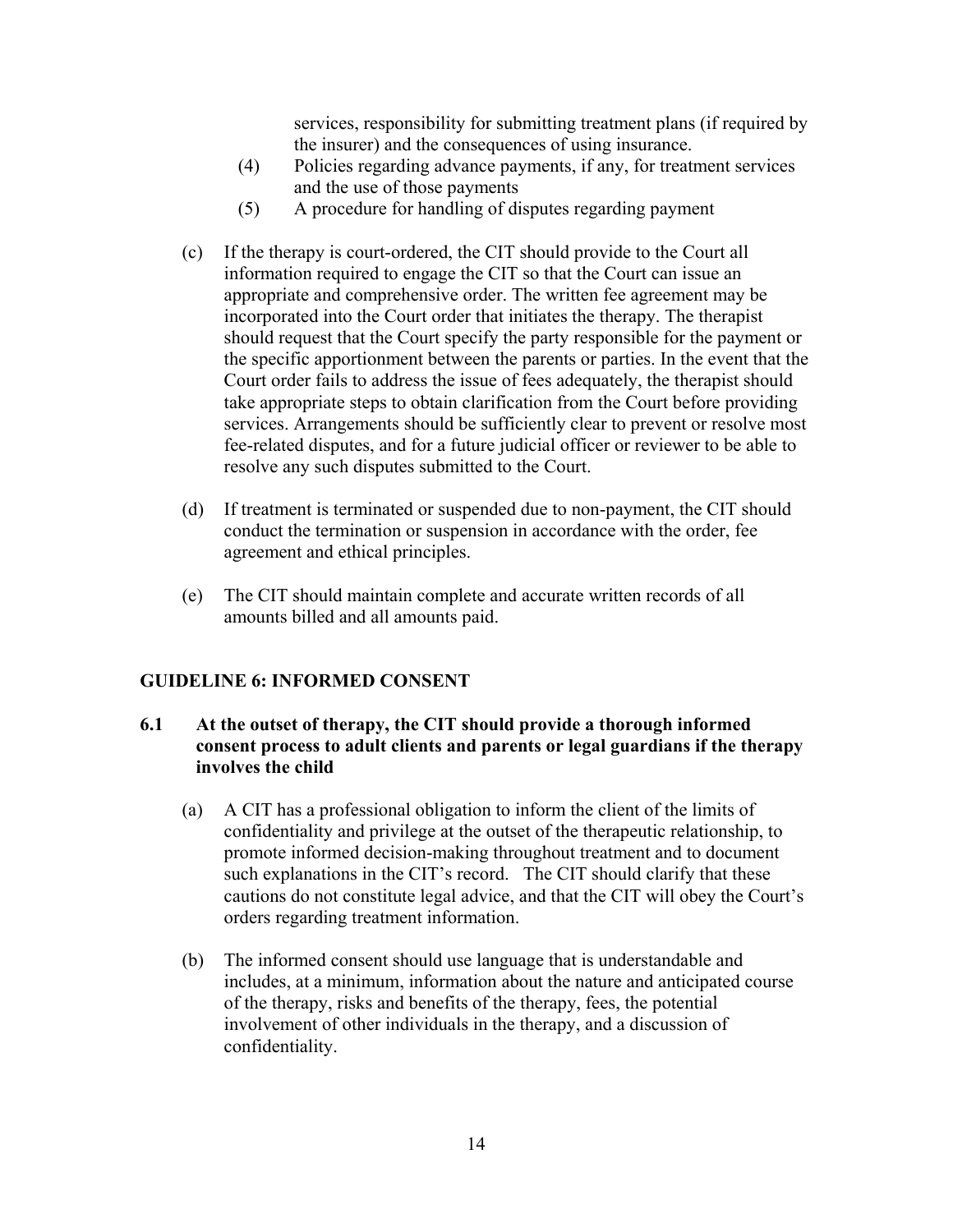- <span id="page-19-0"></span>(c) The CIT should be aware of state laws that impact confidentiality and access to records and these should be incorporated in the informed consent.
- (d) Clients or their counsel should have an opportunity to ask questions, obtain answers, and discuss their concerns. These discussions should be documented in the CIT's record.

#### **6.2 If a child is to be involved in treatment, there are special considerations**

- (a) A CIT should generally avoid accepting a child into treatment without notifying or consulting with both parents.
- (b) A CIT should request copies of Court orders or custody judgments documenting each parent's right/authority to make decisions regarding treatment and delineation of each parent's access to treatment information.
- (c) In rare and urgent cases, such as when there is strong reason to suspect a risk to a child's safety, a CIT may accept a child in treatment at the request of one parent. This should only occur if that parent has clear legal authority to consent and pending efforts to either notify the other parent or obtain permission from the Court; however, the CIT should be aware that such a decision may increase risk to the child, and to the CIT.
- (d) A CIT should explain the nature and purpose of the treatment to a child in age-appropriate language. It may be necessary to revisit these issues as treatment proceeds.
- (e) A CIT should discuss the limits of parental involvement and confidentiality with the parents or guardians of a child or adolescent involved in treatment.

#### **6.3 When a CIT becomes involved in treatment at the request of a third party such as the Court, an attorney, or a social service agency, the CIT should be especially attentive to informed consent issues**

- (a) The CIT should identify to the client the name of the person or agency that requested the services and the potential impact this may have on the treatment.
- (b) If an adult client or parent does not sign the informed consent, or otherwise has significant disagreements with the treatment process, the CIT should defer commencement of services and refer the client back to the third party agency or the Court for clarification.
- (c) If the CIT has been appointed by the Court to provide treatment to one or more adults and an adult refuses to sign consent documents, the CIT should defer commencement of services until consent is obtained or the Court takes action to resolve the issue.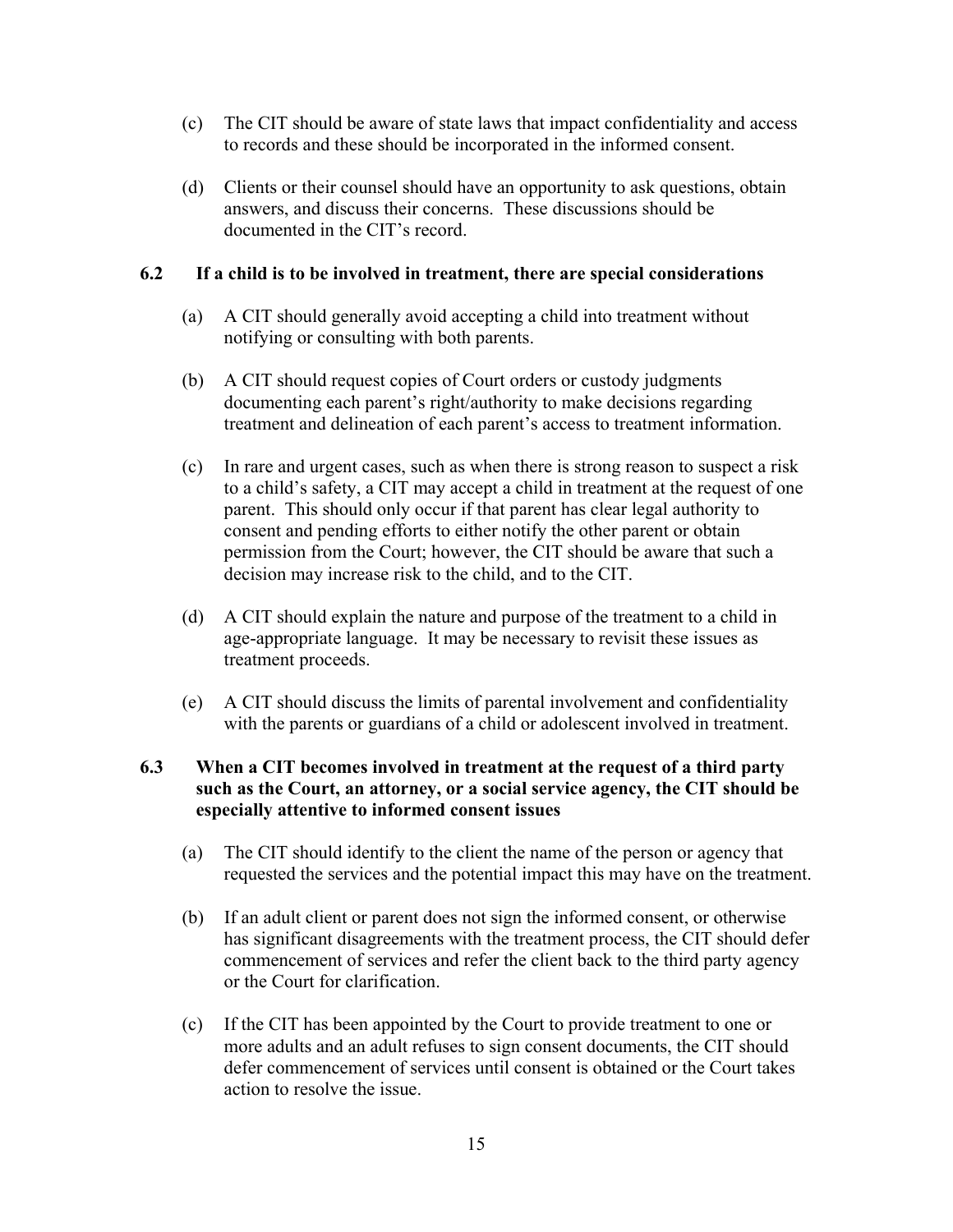- <span id="page-20-0"></span>(d) If a CIT is asked by anyone to provide treatment to a child and one parent supports treatment while the other refuses consent, the therapist should refer the parties back to the Court for resolution of the dispute between the parents, and then proceed as the Court directs.
- (e) If the court-ordered treatment is to proceed, it is recommended that the CIT require a treatment order, specifying the nature of the services to be provided and the parameters of treatment, before proceeding with treatment.
- **6.4 When more than one individual participates in the therapy, the CIT should clarify with each person the nature of the relationship between the participants and between each participant and the therapist. The CIT should also clarify his/her roles and responsibilities, the anticipated use of information provided by each person, and the extent and limits of confidentiality and privilege**
- **6.5 On a case-specific basis, the CIT should explain to the client the manner in which treatment information will be handled. Issues to be clarified may include, but are not limited to:**
	- (a) Whether the consent of one or both parents will be required to release information from conjoint, co-parenting or marital therapy
	- (b) Whether information will be released to a custody evaluator, parenting coordinator, the Court, or any other individual, and the extent of the information to be released
	- (c) Whether, and how, the CIT will communicate to the Court in the event that one or both parents do not cooperate with court-ordered treatment
	- (d) What will happen if the CIT is subpoenaed to give testimony in a court-related matter
	- (e) What information can be released to insurance companies, the Court, the other parent, or other entities to enable the CIT to collect his/her fees.
- **6.6 The parent/client should be encouraged to consult with counsel before signing a therapy/informed consent agreement, if the parent or client is represented**
- **6.7 If the CIT's level of Court involvement changes or requests are made to change the CIT's role, the CIT should inform the client of the risks, benefits and impact of any potential changes in treatment**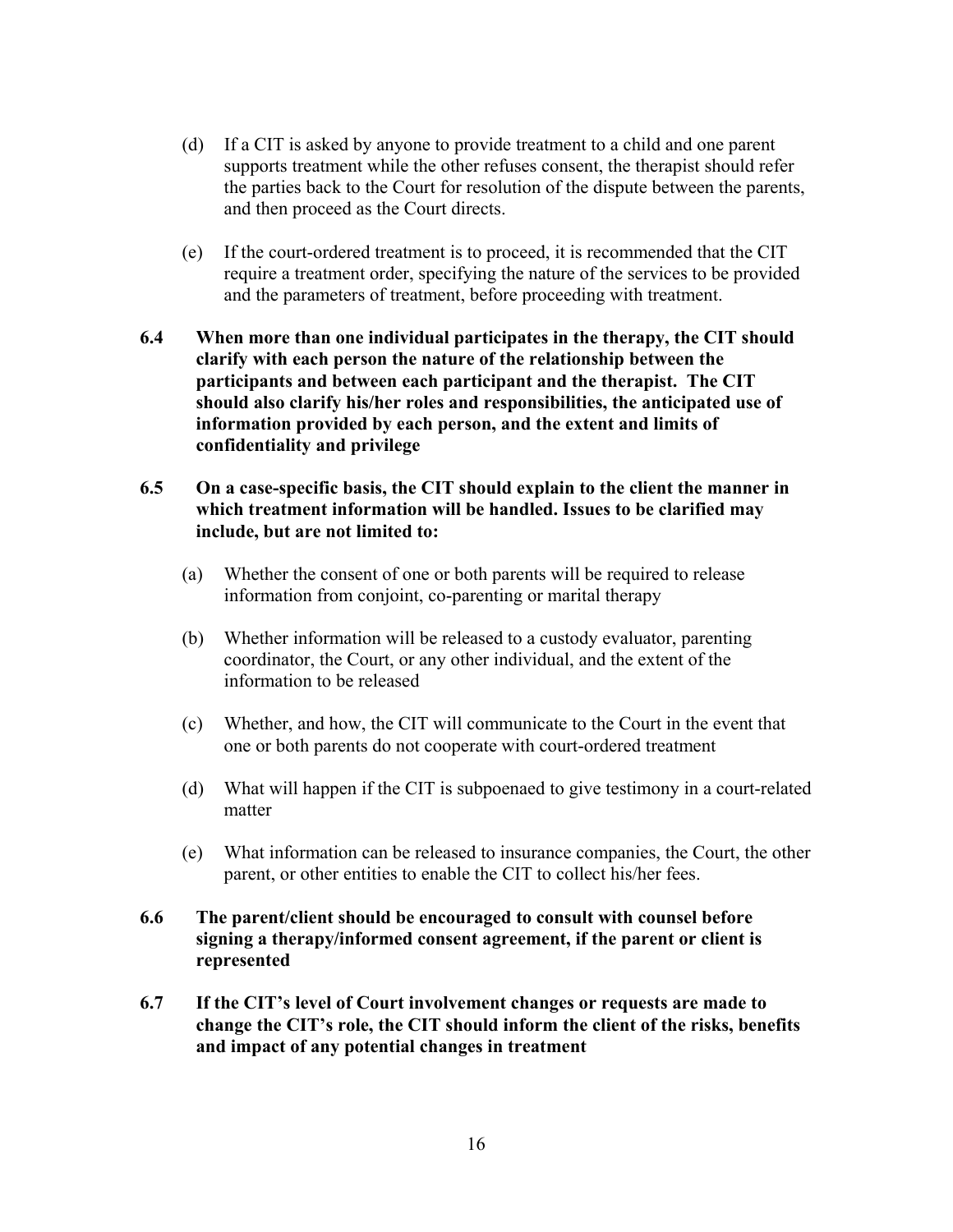- <span id="page-21-0"></span>(a) The CIT should obtain consultation before contemplating a change in his/her role that might create a conflict of interest or alter therapeutic alliances.
- (b) If the CIT becomes aware of potentially conflicting roles, he/she should take reasonable steps to immediately disclose, clarify and discuss the potential conflicts and any potential adverse impact. The CIT should make best efforts to minimize any negative impact, including withdrawing from the case, if appropriate.
- (c) If the parties consent to a change in the CIT's role, the CIT should document the revised informed consent process.
- **6.8 The CIT should be sensitive to the possibility of being asked to provide feedback to third parties or to testify as a witness.** The CIT should inform the client of this potential at the beginning of the informed consent process and as necessary thereafter.
	- (a) The CIT should take reasonable steps to clarify the limits of the therapeutic role, the potential scope of information to be released, and the potential implications of the release of information or the testimony for the client (see Guideline 7). In no case should the CIT attempt to provide legal advice to the client.

# **GUIDELINE 7: PRIVACY, CONFIDENTIALITY AND PRIVILEGE**

# **7.1 The CIT should understand the principal issues that arise in court-related therapy in regard to client/patient confidentiality and privilege.**

- (a) The CIT should be aware that laws and standards vary markedly among jurisdictions, and there may be conflicts in the law within a single jurisdiction. Issues that may vary among (and within) jurisdictions include, but are not limited to:
	- (1) The identified client
	- (2) Assertion and waiver of the client's privilege
	- (3) Under what circumstances the mental health professional can or must disclose confidential information
- (b) The CIT should be aware that ethical, clinical, and legal issues related to confidentiality/privilege may differ depending on whether a parent, child, couple or family is in treatment.
- (c) The CIT should be aware of clinical issues related to disclosure of confidential information. (See Guideline 8.7.)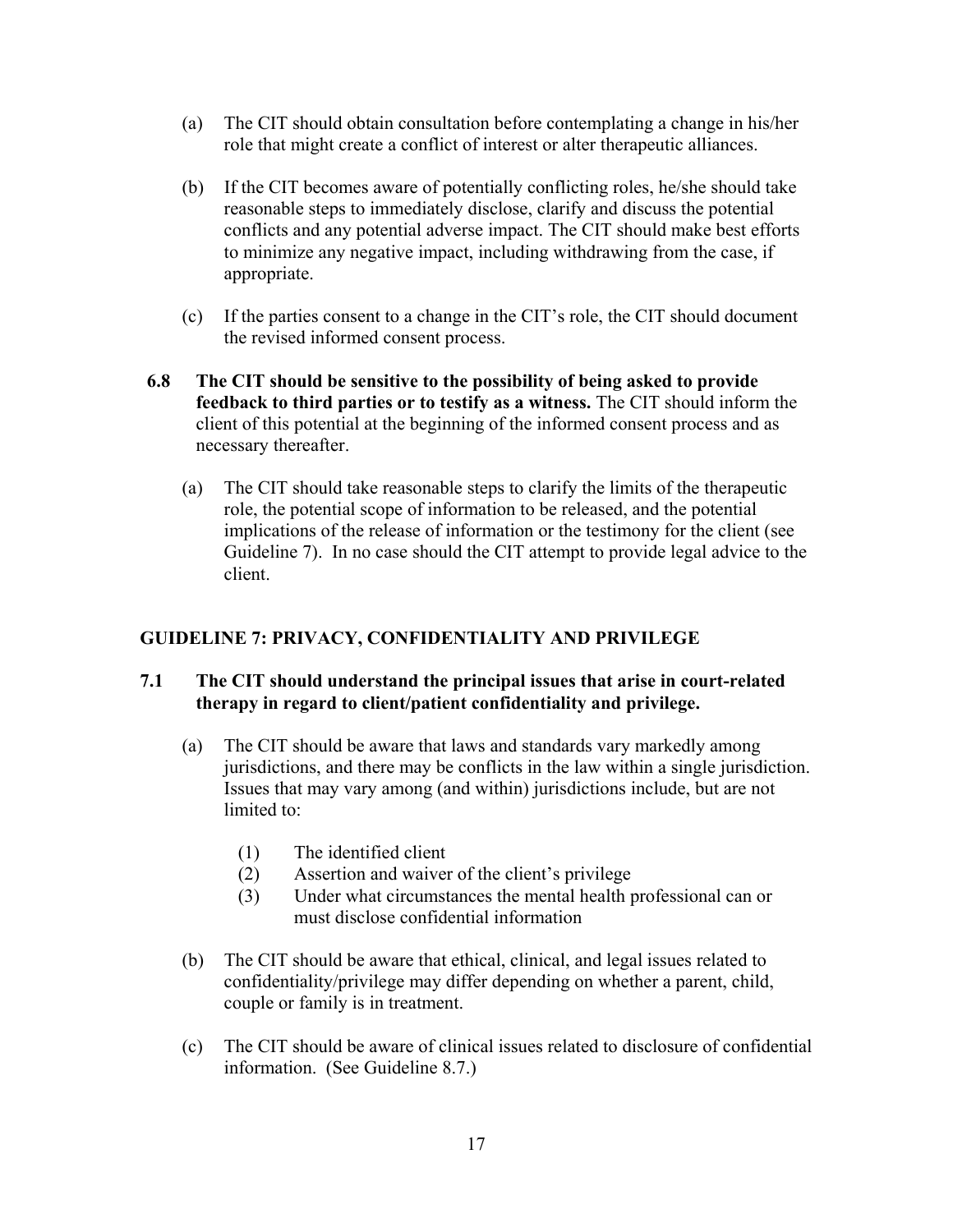# <span id="page-22-0"></span>**7.2 The impact of litigation on decisions regarding use of treatment information.**

- (a) The CIT should also be aware that a client or parent's legal case may be affected by the client's decision to release or decline to release treatment information. The CIT should encourage the client/parent to seek appropriate legal consultation before making this decision.
- (b)The CIT should consider the impact of the Court context on a client's decisions about the use of treatment information and should take precautions accordingly.
- (c) The CIT should consider that situational pressures may affect the client or parent's judgment or authority on the issue of waiving the privilege regarding treatment information. These pressures may include requests from the Court or other professionals with influence on the legal proceedings (e.g., a custody evaluator or parenting coordinator) that the parent waive his/her own, or the child's privilege as to the treatment relationship.
- (d) The CIT should be aware that in some jurisdictions or situations, parents may not hold the right to waive or assert the child's privilege in court-involved treatment or treatment of the child. In some jurisdictions, a CIT has the option or duty to resist disclosure of information, or seek direction from the Court, if the CIT determines that disclosure of the information risks the welfare of the child. The CIT should be familiar with the appropriate procedures for his/her jurisdiction.
- **7.3 A CIT should recognize the limits of his/her expertise and, when in doubt as to whether information requested about treatment can be released, seek legal advice or request direction from the Court**

# **7.4 Ongoing obligation to inform clients**

- (a) A CIT should revisit the discussion of confidentiality with the client as circumstances change, or as issues arise in therapy that may result in the disclosure of treatment information.
- (b) If therapy is court-ordered and there is dispute regarding privacy, confidentiality and privilege, the CIT should seek clarification from the Court prior to commencing services. If a dispute arises as to the interpretation of the Court order after services have begun, the CIT should seek direction from the Court before releasing information.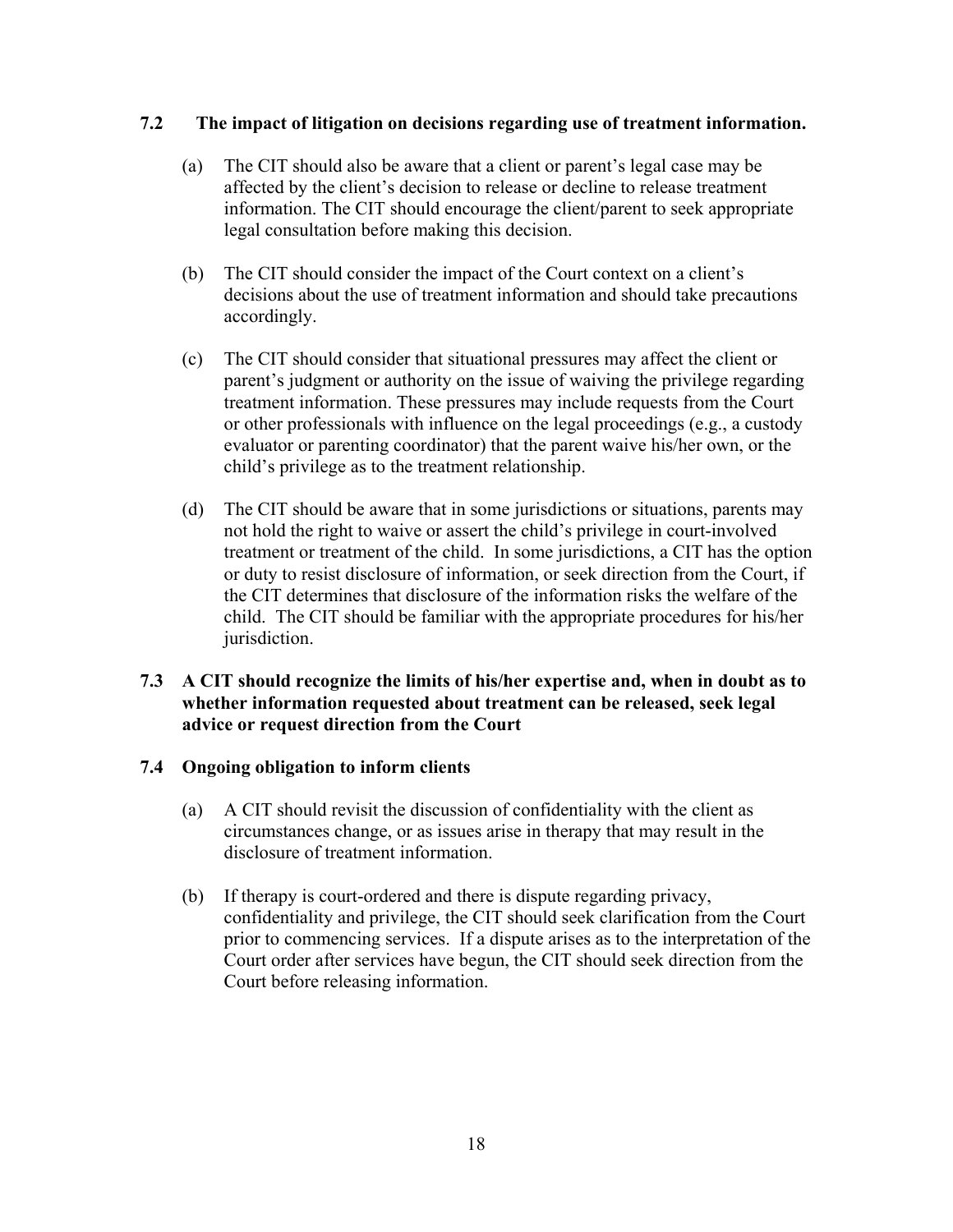# <span id="page-23-0"></span>**7.5 Special issues in children's treatment**

- (a) A CIT should be familiar with general provisions governing confidentiality of children's treatment information in his/her jurisdiction, including:
	- (1) Who holds the child's privilege and how a child's privilege can be waived or asserted
	- (2) Under what circumstances a child or adolescent may have a role in this decision
	- (3) How the CIT should respond if he/she receives conflicting instructions from the parents
	- (4) How the CIT should respond if he/she believes that disclosure of treatment information poses a substantial risk of harm to the child
- (b) At the outset of a child's treatment, the CIT should clarify the provisions of the order or therapy agreement regarding the child's treatment information. These issues include, but are not limited to:
	- (1) How information about a child's progress will be shared with parents
	- (2) Whether the consent of one or both parents will be required to release information about the child's progress
	- (3) The role that the child's thoughts and feelings will play in determining what information is shared, and how it is shared
	- (4) Circumstances in which the CIT may be required to release information to the parent or other professionals
	- (5) Circumstances that might require further discussion, clarification or modification of the order or agreement as the treatment progresses
- (c) A CIT should prepare the child client for the release of treatment information, address the child's feelings about the issue, and assist the child in coping with any stressors that may result.
- (d) The CIT should adapt explanations to the developmental and situational needs of each child.
	- (1) When working with a child client, the CIT should clarify the limits of confidentiality in developmentally appropriate language
	- (2) A CIT should not make blanket promises to a child that treatment information will be confidential

# **7.6 Considerations for therapists covered under the Health Insurance Portability and Accountability Act (HIPAA)**

If the CIT is a HIPAA-covered entity, he/she must be aware of his/her obligations under the Act, and the how those obligations may change if the client or family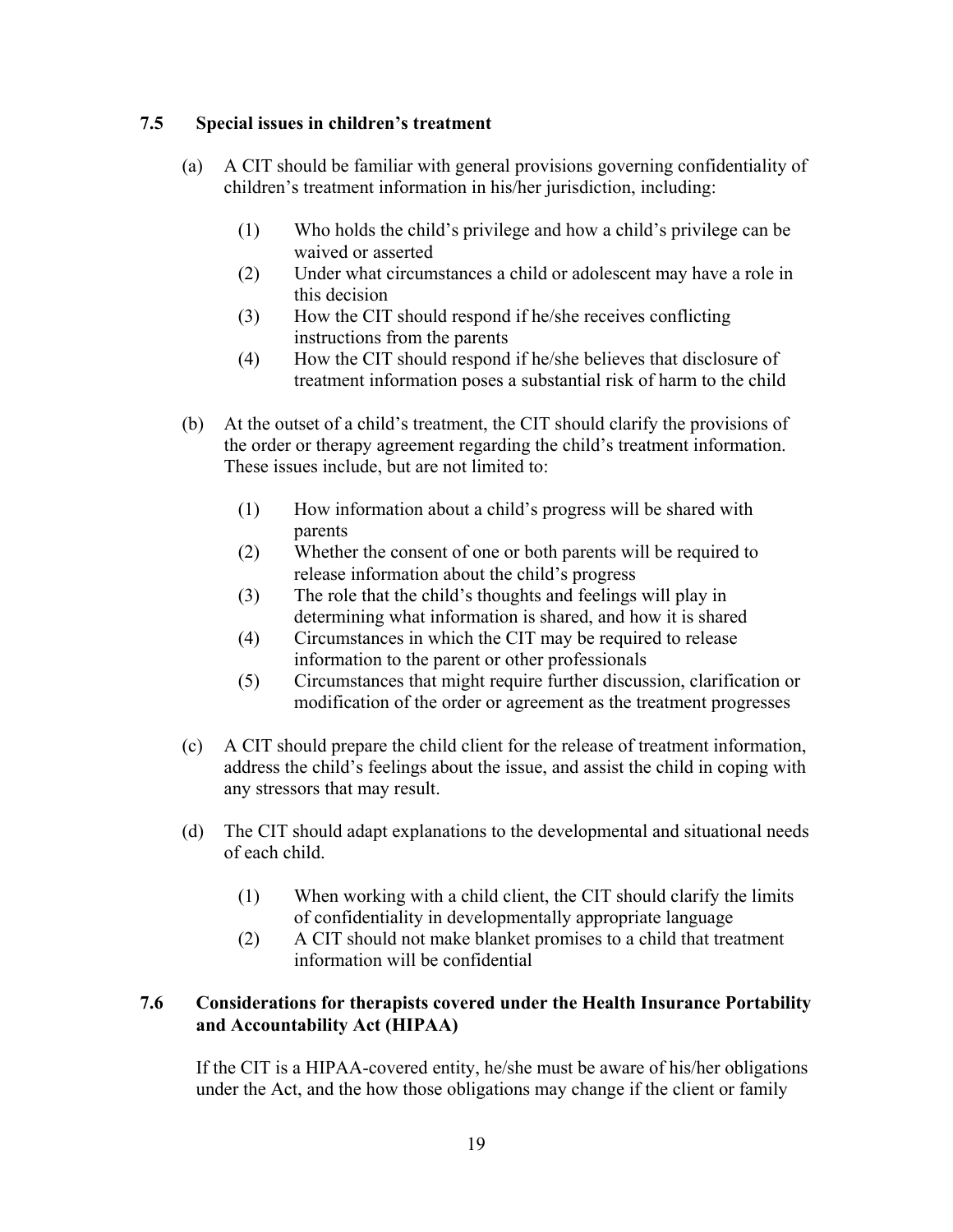<span id="page-24-0"></span>becomes involved with the Court. When requirements under HIPAA appear to be in conflict with other laws or Court orders, the CIT should obtain legal consultation.

# **7.7 Responding to requests for treatment information from third parties**

- (a) The CIT should request a copy of the release signed by the client, former client, parent, or other authorized person. The CIT should not communicate with a third party without an appropriate release or order of the Court authorizing disclosure.
- (b) Prior to providing client information to a third party, the CIT should attempt to inform the client or former client about the request for release of information.
- (c) The CIT should inform the client or former client of the nature of the information that may be released to a third party if the client waives the privilege. If appropriate, the CIT should also refer the client or former client to his/her attorney to assist the client in making this decision.
- (d) A release does not supersede a Court order; therefore, prior to releasing information to a third party, a CIT should consult any agreement or Court order that governs the treatment.

# **7.8 Responding to a subpoena**

- (a) A CIT should be aware of differences between subpoenas and Court orders.
- (b) A CIT who has received a subpoena should consider consulting an attorney familiar with both legal issues in the jurisdiction related to mental health law and the requirements of the Court in which the family is involved. Procedures, requirements, and the CIT's options will vary depending on the jurisdiction, whether the case is being heard in a family Court or juvenile dependency Court, and many other issues.
- (c) A CIT should not automatically respond to a subpoena by disclosing written or oral information.
- (d) A CIT should not ignore a subpoena.
- (e) The CIT may wish to consider the additional guidance provided in Appendix A regarding specific steps that may be helpful in responding to a subpoena.

# **7.9 Responding to a Court order for release of treatment information**

(a) If the CIT is ordered by the Court to release information, particularly over the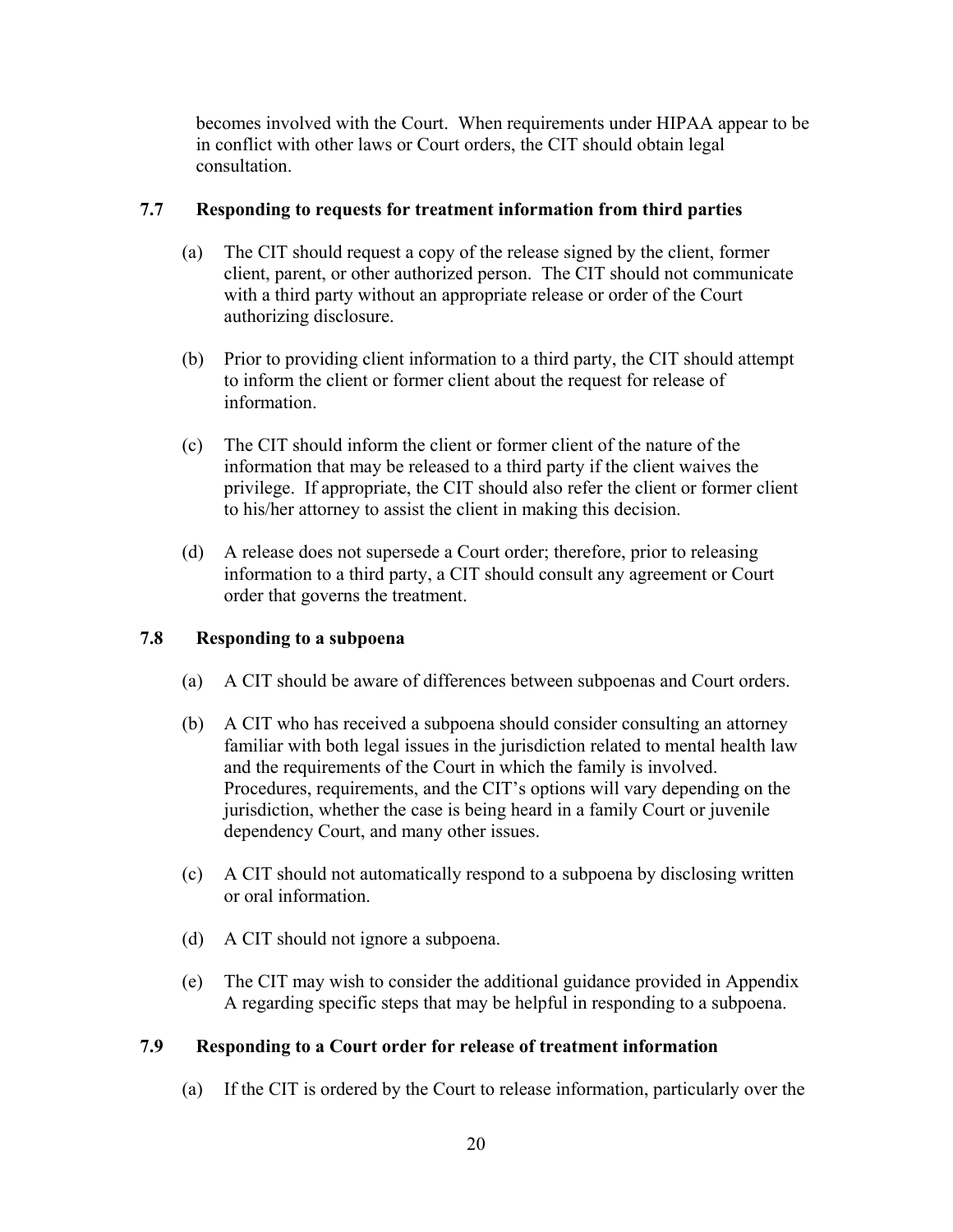<span id="page-25-0"></span>objection of one of the parties, the CIT should request a written order specifying the parameters of information to be released.

(b) If there are outstanding legal questions regarding what information can be released (such as whether the CIT can release information from other agencies or child protective services), the CIT may wish to obtain the assistance of an attorney who can bring these issues to attention of the Court and obtain clarification or direction.

# **7.10 Appealing a Court order**

There are some circumstances in which a CIT may believe that disclosing information may violate ethical or professional practice guidelines applicable to mental health practice. In such a case, the CIT may wish to consult an attorney familiar with the laws of mental health privilege/confidentiality in that jurisdiction.

# **GUIDELINE 8: METHODS AND PROCEDURES**

**8.1 The CIT should adhere to the methods and procedures generally accepted in his/her particular discipline.** In addition, the CIT should maintain methods and procedures consistent with being involved in situations, which may include litigation, testimony, and the reporting of various matters to Court, parties, or their attorneys.

# **8.2 Obtaining necessary information if the therapy is court-ordered**

- (a) The CIT should attempt to obtain all information necessary to conduct the court-ordered therapy and should discuss the goals of the court-ordered therapy with the client.
- (b) As appropriate to the specific case, the CIT should request information that may be necessary for effective treatment. This may include permission to speak to a prior therapist or other involved professionals, copies of prior Court orders, therapy records, and reports from child custody evaluators, child protective services, or a guardian *ad litem.*
- (c) The CIT should obtain necessary information, including copies of relevant Court orders, to confirm that his/her role is clearly defined and consistent with the therapeutic role and the CIT's expertise.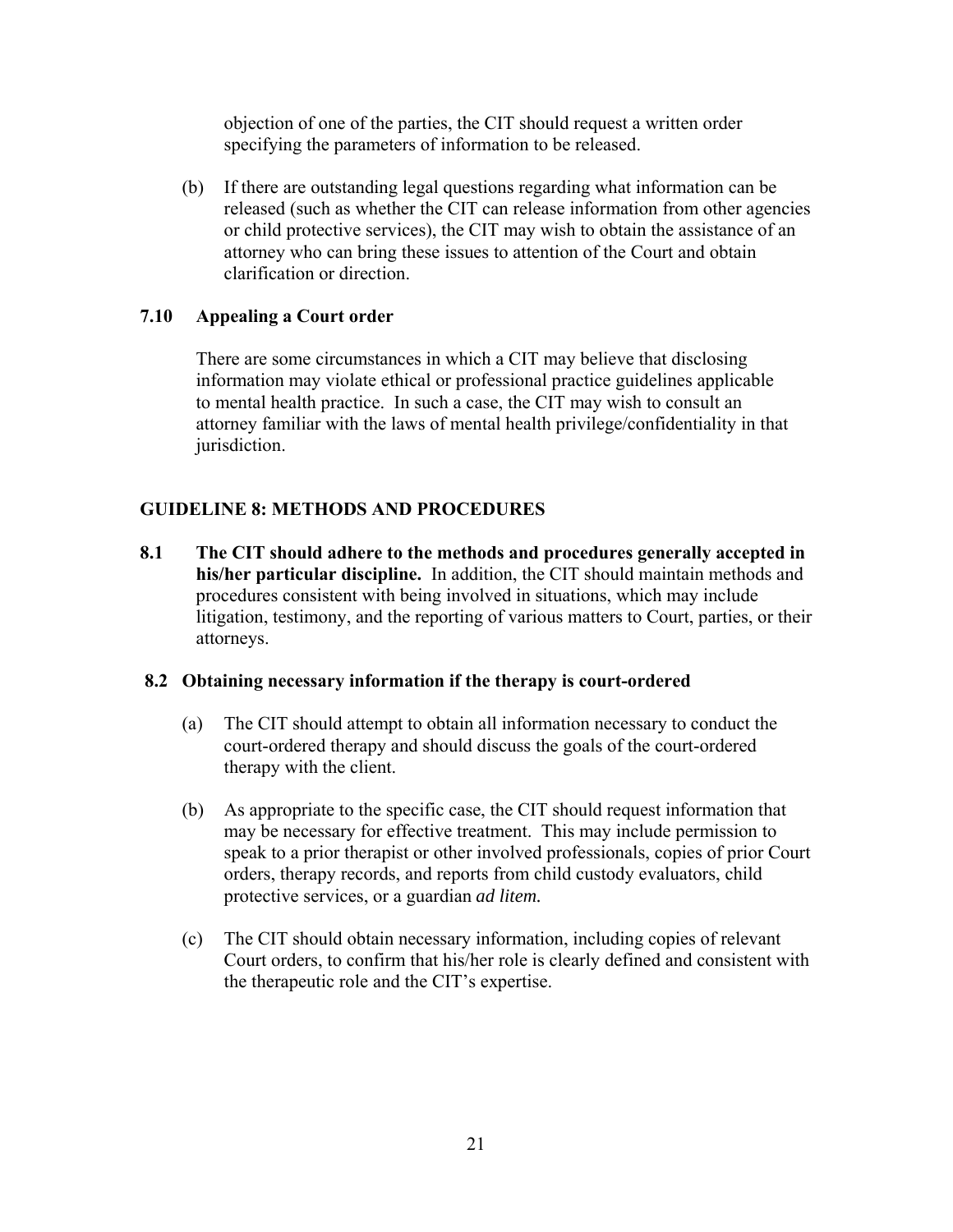<span id="page-26-0"></span>(d) If the CIT is unable to obtain information from the parties or counsel that is necessary to conduct treatment, the CIT may apply to the Court for further direction if the CIT has obtained appropriate releases. Application to the Court should be preceded by proper notice to the parties and counsel.

#### **8.3 Therapeutic role and process**

- (a) The CIT has a responsibility to identify both the intended clients and any others intended to be the beneficiaries of the intervention.
- (b) When the intended beneficiary of the intervention is an individual client, the primary focus of the therapist is the client's welfare and treatment is implemented for the benefit of the client. Therapists with different treatment orientations may identify different treatment goals, but all focus on improving client's functioning.
- (c) In other cases, a relationship or family unit may be the identified client or may be the participants in counseling, but the goal may be to reduce conflict or promote behavior change for the benefit of the child (e.g., co-parenting or conjoint/reunification therapy).
- (d) The CIT should clearly identify the goals, procedures and beneficiaries based on any relevant orders and in collaboration with the client(s) and other professionals as appropriate, and should clearly communicate this information to participants in the therapy.

#### **8.4 The CIT should understand that the information provided by the client during the course of the treatment is based upon the client's experience and perspective, which may sometimes be distorted or lacking balance and comprehensiveness**

- (a) The CIT should strive to maintain professional objectivity, and to remain aware of the impact of the therapeutic alliance on the therapist's information and perspective.
- (b) The CIT should actively consider alternative hypotheses regarding the information (i.e., data) he/she is receiving in the treatment.
- (c) The CIT should strive to be aware of societal and personal biases and continuously monitor his/her actions for evidence of potential bias. Awareness of research and focus on the treatment data inform the CIT and help limit the potential for bias. The CIT should consider withdrawing from a case when he/she is unable to manage a known bias and/or is unable to maintain objectivity.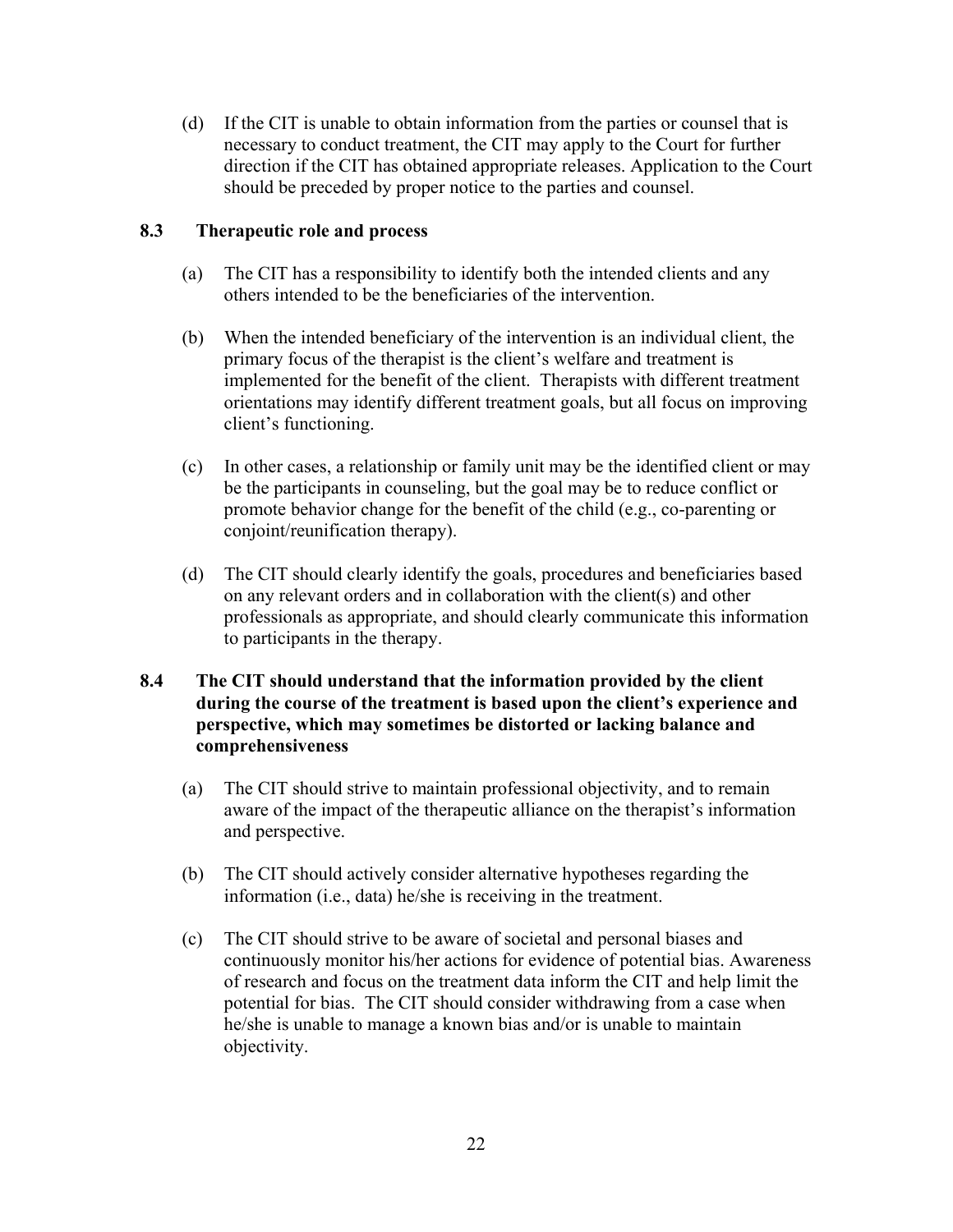- <span id="page-27-0"></span>(d) The CIT should be aware that the treatment may be influenced by the client or family's involvement in legal processes, and that the legal process may be influenced by the actions of the therapist.
- (e) The CIT must constantly guard against/protect his or her work from threats to professional objectivity and role boundaries.

#### **8.5 Selecting appropriate treatment methods**

- (a) A CIT should not exceed the bounds of his/her professional competence in his/her diagnosis, treatment planning and treatment of clients.
- (b) A CIT should use methods or interventions that are generally accepted within the professional communities and literature, and should apply methods or interventions appropriate to the situations and characteristics of court-involved families.
- (c) A CIT should be able to justify and explain the choice of methods based upon the current state of professional knowledge and research.
- (d) The CIT should select treatment methods or approaches that minimize the potential for biased or inappropriate interpretations of client's statements and behaviors or perceptions of others' behavior. This may include deliberate balance in asking questions, challenging assumptions, and supplementing behavioral observations with other methods of inquiry.
- (e) A CIT should exercise caution in forming opinions or structuring therapy based on limited or one-sided information.
- (f) A CIT should maintain current knowledge about the validity (or lack of validity) of using specific behaviors as a basis for diagnosis or treatment, and should employ treatment methods that allow the therapist to gather information from a variety of methods and observations.

#### **8.6 Critical examination of information**

- (a) A CIT should critically examine information received from a client before formulating or offering a clinical opinion. This is especially important in light of the possibility that a therapeutic alliance may produce a bias toward the client.
- (b) A CIT should recognize that loss of therapeutic objectivity may harm a child or family, whether or not the therapist reports or testifies about the therapy. Therapists should avoid inappropriate bias by actively considering, and exploring, rival hypotheses about a client's difficulties.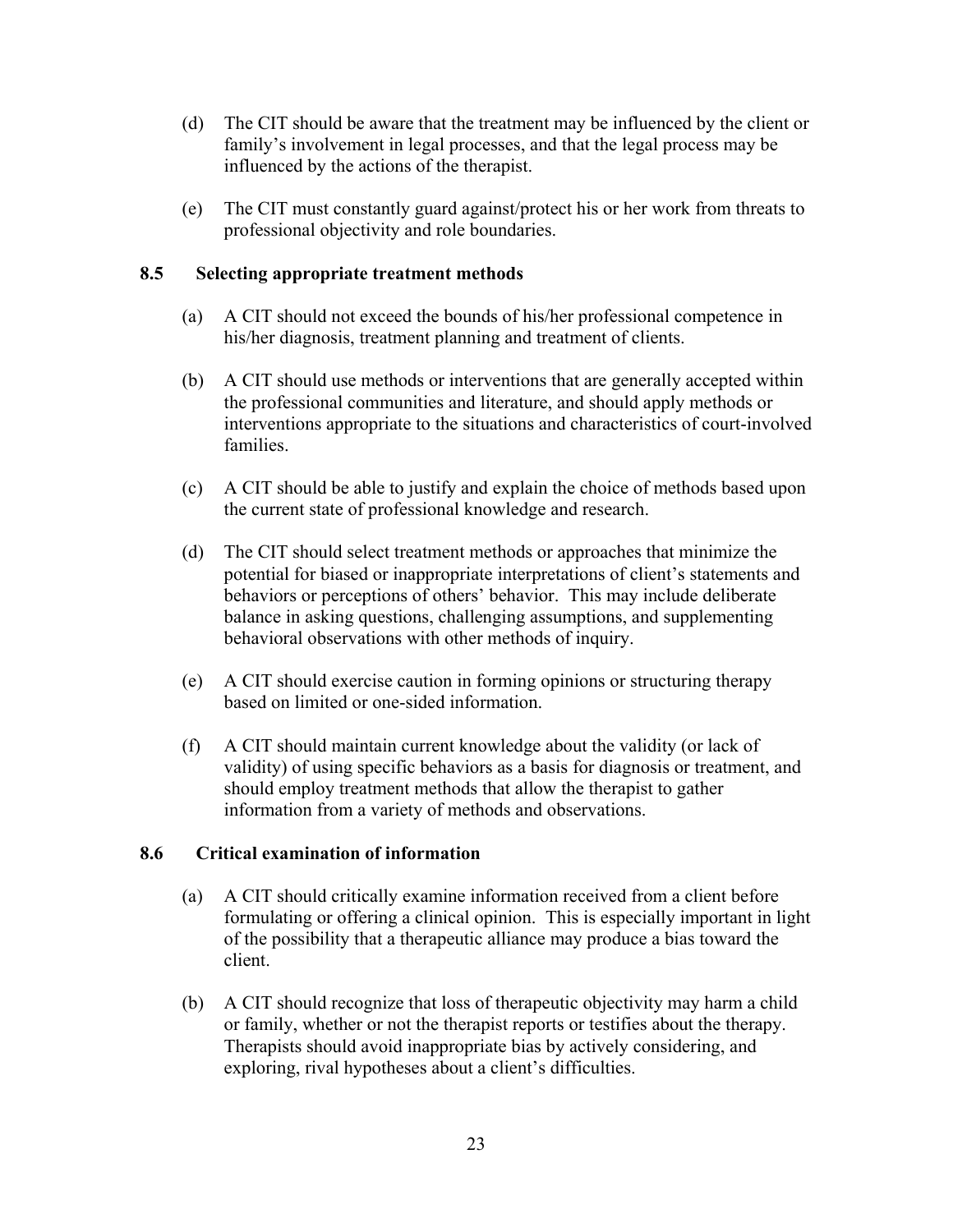# <span id="page-28-0"></span>**8.7 A CIT should consider the clinical implications of actions taken when the CIT is asked to release treatment information, and should endeavor to minimize risks in these areas**

- (a) The therapist should be aware that an adult client requesting the release of information may not fully attend to, or understand, the risks and benefits of such a decision. This may lead to distress in the client or damage to the therapeutic alliance, if the client is surprised by the therapist's information or opinion.
- (b) The therapist should assist the client in understanding:
	- (1) The risks and benefits of releasing information
	- (2) The nature of the information in the client's records
	- (3) The CIT's obligation to provide complete answers when questioned under oath and to avoid misleading other professionals or the Court
	- (4) Other potential factors that may lead to distress in the client or damage to the therapeutic relationship due to the release of information
- (c) When a child is involved in treatment and the CIT is asked to release treatment information, the CIT should consider and address issues to minimize disruption of treatment and avoid distress in the child. Issues to consider may include:
	- (1) Appreciation of the parent's right to information and any concerns that he or she may have about the child or the therapy
	- (2) Protection of the child's treatment progress and privacy
	- (3) Potential for disruption of the therapeutic relationship if the parent feels excluded or resorts to litigation in order to obtain information
	- (4) Possibilities for negotiating the parent's involvement and managing the sharing of information without violation of the child's privacy, wholesale release of treatment information, or litigation
- (d) The CIT should consider and address the various clinical possibilities in children's expressed preferences about disclosure of information. The CIT should consider the potential implications of whatever action the CIT takes, and should utilize available therapeutic options for dealing with the child's information. Issues to consider and address may include:
	- (1) Treatment goals related to the children's resolving of issues with parents
	- (2) A child's realistic or unrealistic fears about the parent's response to the information
	- (3) The child's own emotional issues or difficulty in expressing feelings directly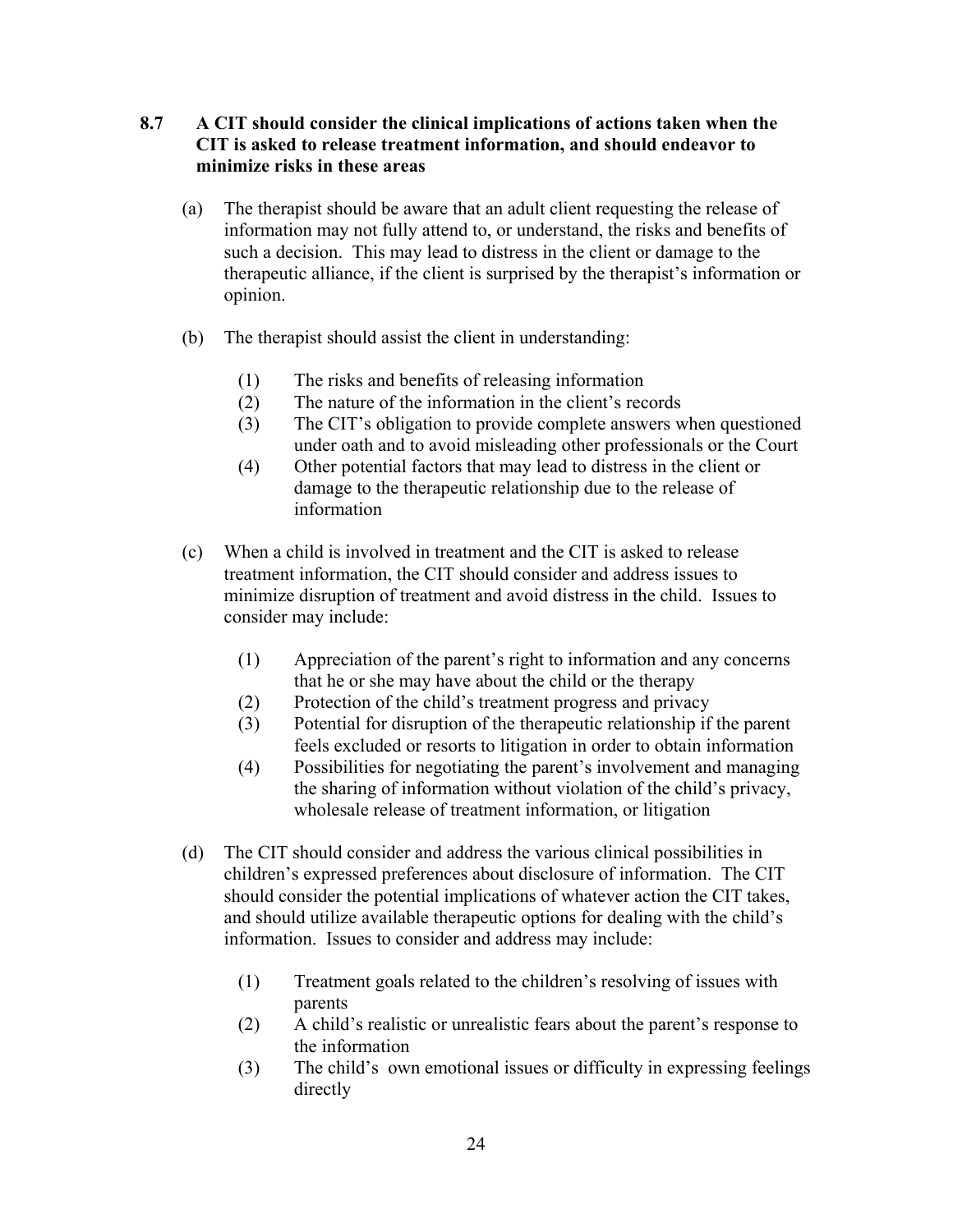- <span id="page-29-0"></span>(4) Whether the child will ultimately be empowered or protected by having the CIT share information on the child's behalf
- (5) Whether the child needs protective measures to prevent harm resulting from the sharing of therapeutic information
- (6) Whether information can be disclosed in a therapeutic rather than legal setting
- (e) The CIT should prepare both adult and child clients for the sharing of information and endeavor to anticipate any problems the client may experience as a result.

# **8.8 A CIT should seek appropriate advice**

When in doubt about an appropriate course of action, the CIT should consider seeking legal advice or professional consultation. Such advice may protect both the clients/participants in therapy and the CIT.

# **GUIDELINE 9: DOCUMENTATION**

- **9.1 A CIT should create documentation so that the Court can understand the treatment process, progress and financial arrangements**
- **9.2 A CIT should establish and maintain a system of record keeping that is consistent with applicable law, rules, and regulations and that safeguards applicable privacy, confidentiality, and legal privilege.** A CIT should create and maintain records reasonably contemporaneously with the provision of services.
	- (a) In deciding what to include in the record, the CIT may determine what is necessary in order to:
		- (1) Provide competent care
		- (2) Assist collaborating professionals in delivery of care
		- (3) Provide documentation required for reimbursement or required administratively under contracts or laws
		- (4) Effectively document any decision making, especially in high-risk situations
		- (5) Allow the CIT to effectively answer a legal or regulatory complaint
	- (b) If a client, parent or third party requests limited record keeping as a condition of treatment the CIT should explain that record keeping must meet professional standards.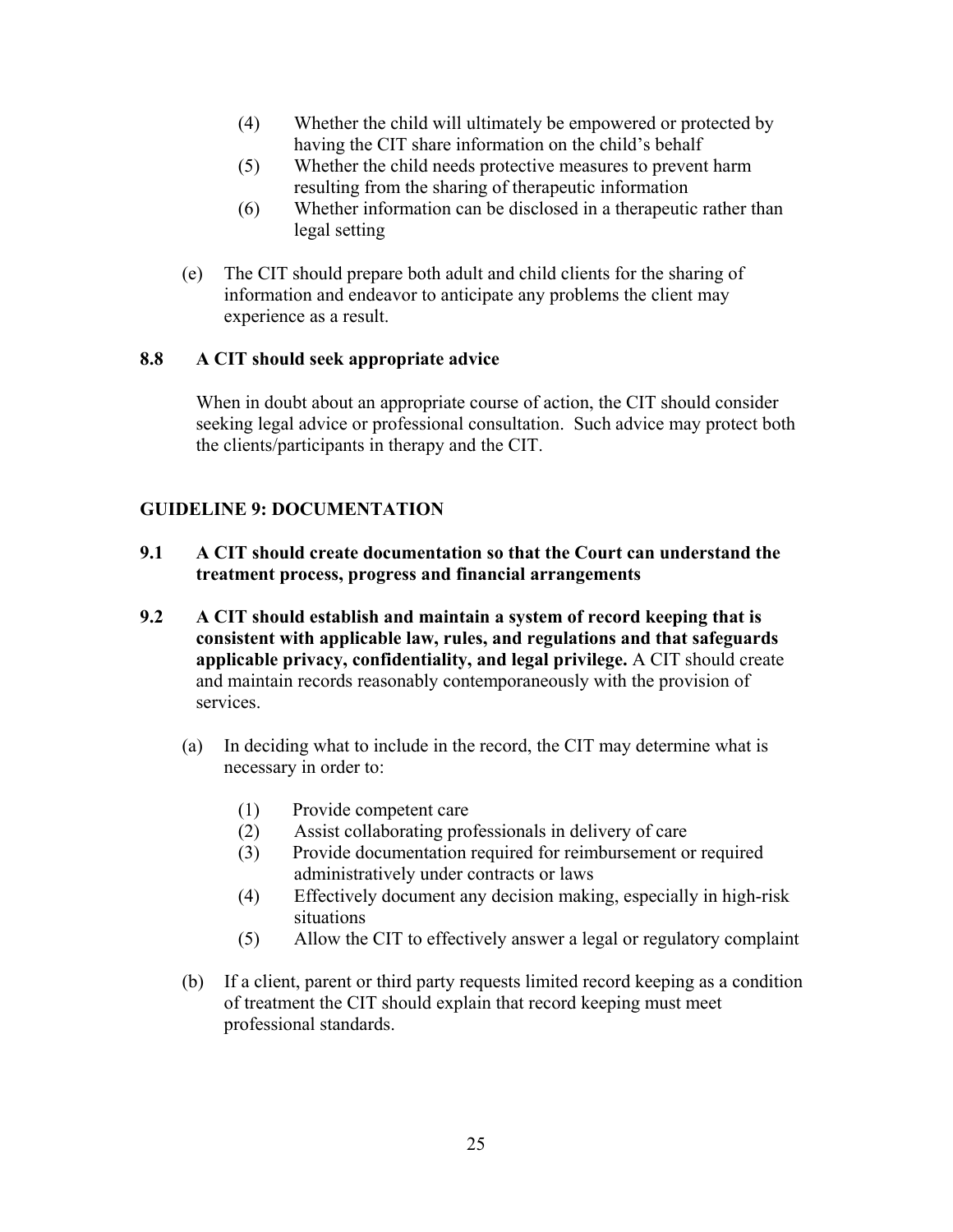# <span id="page-30-0"></span>**9.3 Records should be organized and sufficiently detailed**

A CIT should maintain records that facilitate the provision of future services by the CIT and by other professionals, ensure accuracy of billing and payments, and ensure compliance with ethical requirements and laws. Records should be sufficiently detailed, legible and readily available for reproduction upon receipt of appropriate releases or Court orders.

#### **9.4 Confidentiality and security of records**

 A CIT should make all reasonable efforts to maintain confidentiality in creating, storing, accessing, transferring and disposing of records under his/her control. A CIT should maintain active control of records, provide appropriate training to any support staff, and take reasonable care to prevent the loss or destruction of records.

#### **9.5 Ethical and statutory requirements**

(a) A CIT should be cognizant of and follow relevant ethical and statutory requirements regarding maintaining records.

#### **9.6 Communicate and clarify recordkeeping with the client and/or parents**

- (a) When the client is a child, the CIT should request any orders establishing who has the authority to consent to release of records. A minor may have the legal prerogative to consent to treatment, but the parent may nevertheless seek access to the records. A CIT should verify parents' statements of having the sole authority to consent to or block release of records by requesting relevant documents.
- (b) When the CIT has multiple clients, such as when a parent participates in therapy with the child, the CIT should clarify as part of the informed consent procedure how the records are kept and who can authorize their release.
- (c) A CIT should clarify any costs associated with providing copies of records and follow relevant statutes regarding fee arrangements. A CIT should not refuse to release records needed for emergency treatment because a client has not paid for services.
- (d) Even when clients are participating in therapy pursuant to a Court order, the CIT should clarify policies, procedures and fees associated with the release of records and confidentiality.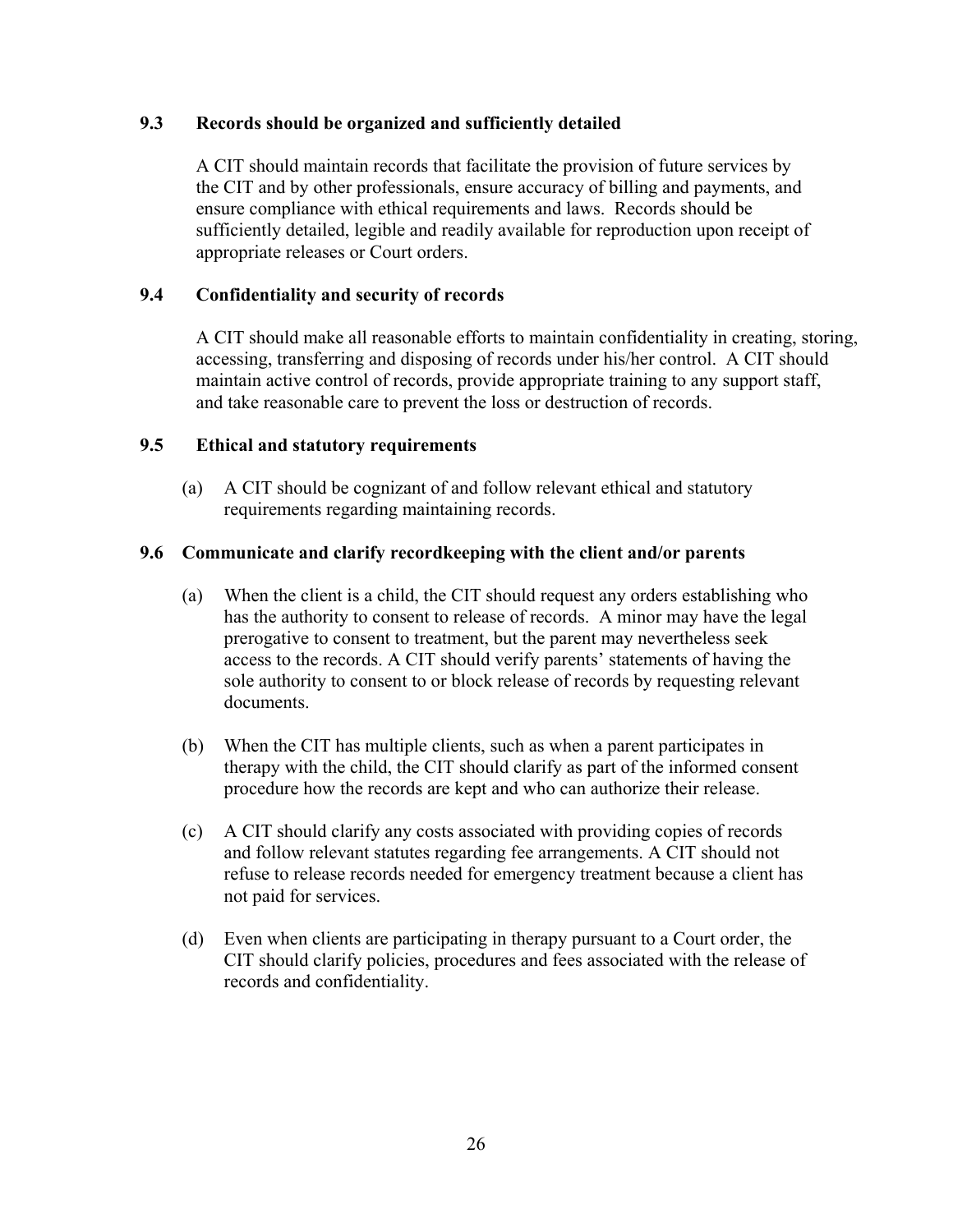# <span id="page-31-0"></span>**GUIDELINE 10: PROFESSIONAL COMMUNICATION**

Communication from a CIT to another therapist, the client, parents, counsel, or the Court carries with it an obligation to ensure that the communication is authorized, clear, and accurate. A CIT should recognize the adversarial nature of the legal system and the potential impact of the therapist's observations and opinions.

#### **10.1 Authorization to communicate**

A CIT should take reasonable steps to ensure that he/she is authorized to communicate with a third party, as described in Guideline 7.

#### **10.2 Accuracy in communication**

- (a) In communication with others, a CIT should take reasonable steps to ensure that he/she is accurate in communicating:
	- (1) The nature of the service provided
	- (2) His or her opinions on diagnosis, prognosis, and/or progress in treatment
	- (3) His or her opinions on appropriate actions that would support the therapy
	- (4) His or her understanding of the role the therapist has with the family and in the Court process
	- (5) Reports or observations of parents' or children's behavior
- (b) The CIT should make reasonable efforts to ensure that information regarding his or her services, including treatment, reports and testimony is communicated in language that can be understood by consumers and minimizes potential for misuse of the therapist's information.

#### **10.3 Communicating limits and distinctions**

A CIT should communicate the bases and limitations of observations and opinions.

- (a) In all communications, especially in reports or testimony, the CIT should distinguish between observations, verbatim statements, inferences derived from his or her sources of information and conclusions or assessments reached.
- (b) A CIT should articulate the limits of any communications. A CIT should decline to communicate opinions, recommendations, or information requested: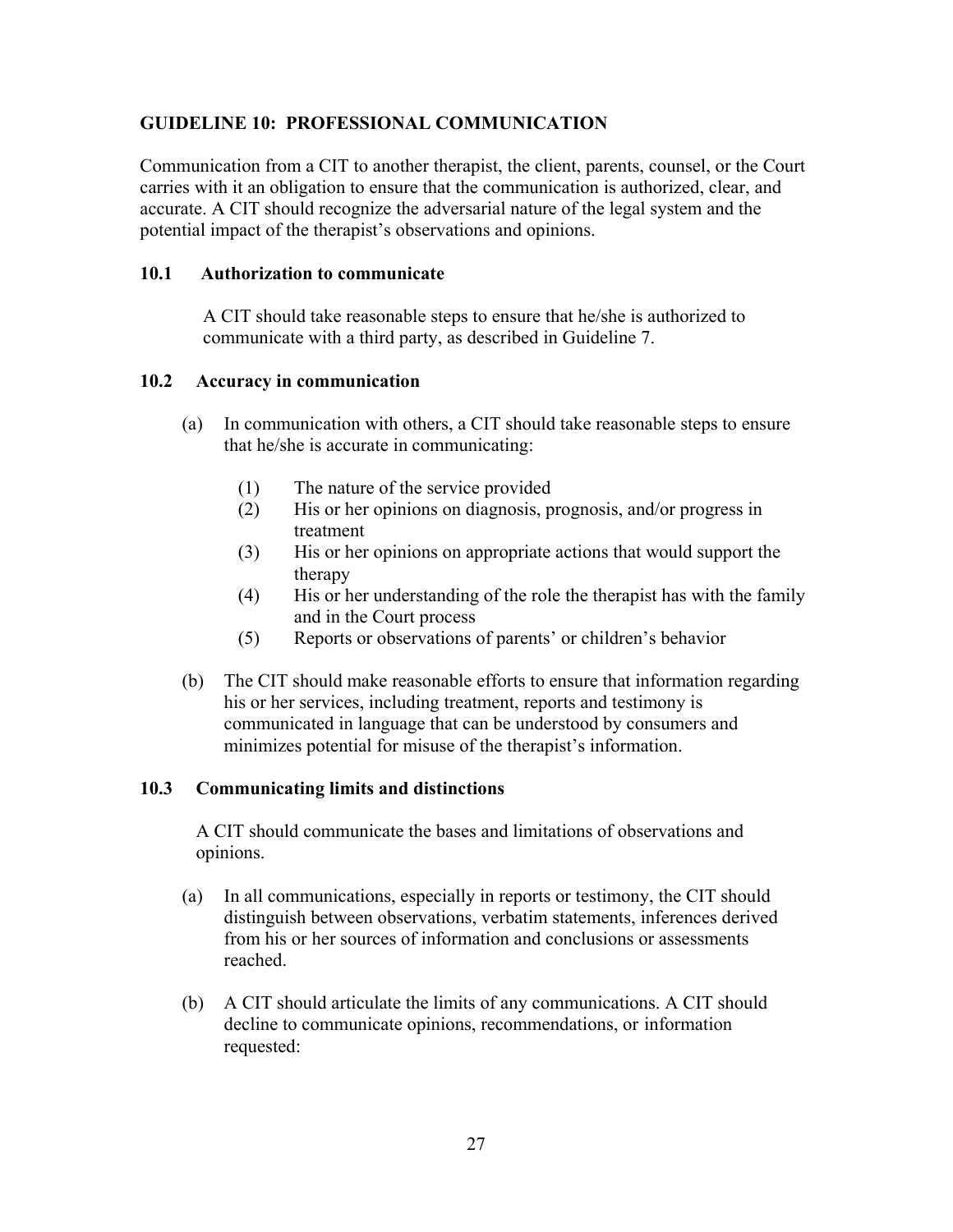- <span id="page-32-0"></span>(1) When there is insufficient data on which to form a reliable opinion
- (2) When there is no authorization to do so
- (3) When the opinion requested is inconsistent with the role of the CIT
- (c) Where the information available to the CIT might support more than one therapeutic assessment or opinion, the CIT should present and acknowledge the alternate possibilities and any treatment data or research supporting them.
- (d) When necessary and appropriate, a CIT should be prepared to explain the limits of the CIT's role and the reasons it is inappropriate to give testimony or opinions in violation of that role.

#### **10.4 Appropriate parties to include in communication**

A CIT should carefully consider who should be aware of and involved in each professional communication.

- (a) The CIT should consider whether one or both counsel, a guardian *ad litem*, child's counsel, other CITs, or parenting coordinator should be included in the communication.
- (b) The CIT should respond with caution if an adult client's attorney requests a treatment report, particularly if the request comes through the client. The CIT should discuss with the client the potential content and implications of such a report, as discussed in Guidelines 7 and 8. With an appropriate release, the CIT may also wish to consider consulting with the adult client's attorney to ensure that the attorney is aware of the potential content and implications of a report from the therapist.
- (c) The CIT in a neutral role, such as that of child's therapist, co-parenting therapist or conjoint/reunification therapist, should avoid unilateral communication with either parent's attorney in order to avoid appearance of bias and to contain the potential for actual bias.

# **10.5 Testimony**

- (a) A CIT should recognize the limits of his/her knowledge, and the potential impact that testifying in Court may have on the client and on treatment. Prior to testifying, a CIT should thoroughly discuss these issues with adult clients, and should engage in age-appropriate preparation of child clients.
- (b) A CIT should comply with any limits on the scope of his/her testimony, which have been specified by a judicial officer in conjunction with any applicable ethical code.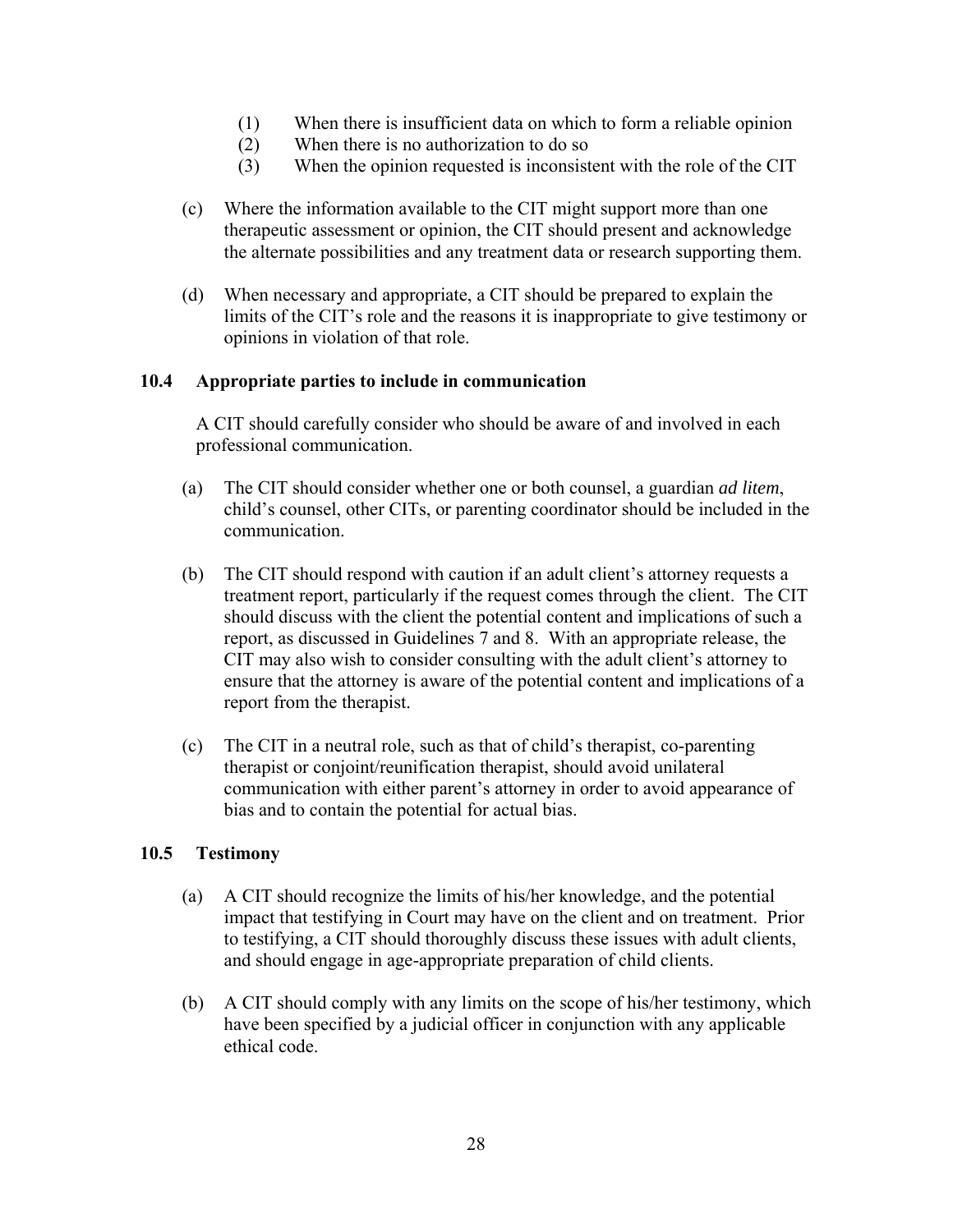- <span id="page-33-0"></span>(c) A CIT should anticipate that clients, attorneys, and the Court may ask the CIT to testify beyond the limits of his or her knowledge and role. The CIT should respectfully decline to provide information or opinions that exceed the treatment role or the CIT's knowledge base.
- (d) A CIT should seek to clarify any conflicts between the testimony requested by the Court or counsel and any limitations imposed by professional ethics codes or licensing regulations.
- (e) When the CIT is designated as an Expert Witness by the Court he or she may offer relevant clinical opinions within the role of the treating expert.
	- (1) The CIT may offer opinions on issues such as diagnosis, changes or behaviors observed in treatment, treatment plan, prognosis, coping and developmental abilities, conditions necessary for effective treatment, etc.
	- (2) The CIT should not render opinions on psycho-legal issues (e.g., parental capacity, child custody, validity of an abuse allegation, joint or sole custody), as these are beyond the scope of the treatment role and properly the province of other professionals and the Court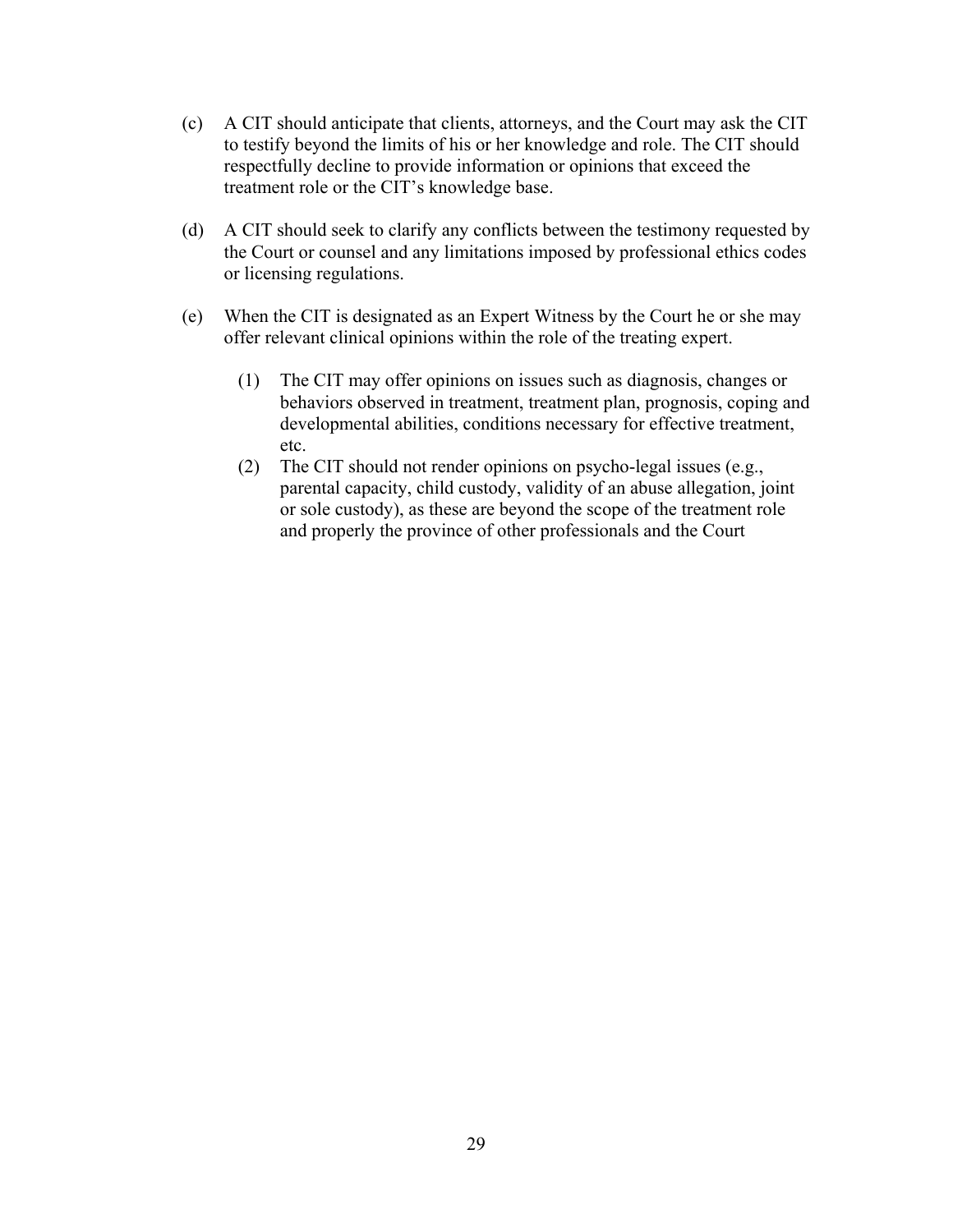#### APPENDIX A

#### RESPONDING TO A SUBPOENA

This material is intended to supplement the information in Guidelines 7 and 8.7 regarding privilege and confidentiality issues, and the clinical management of requests for treatment records or information.

- 1. A subpoena is not a Court order. It is a formal request from an attorney to summon a witness or require a witness to bring documents to a hearing. The hearing might be a deposition (oral testimony taken under oath in preparation for a formal trial or to preserve the evidence) or a trial itself.
- 2. A CIT should never ignore a subpoena.
- 3. A CIT should not assume that a subpoena requires him or her to automatically disclose all requested information
- 4. Some jurisdictions have detailed statutes regarding psychotherapist privilege. These may include specific statutorily-mandated steps the CIT can take in response to receipt of a subpoena. In other jurisdictions, a CIT may want to obtain legal advice from an attorney familiar with (1) the privacy law in that jurisdiction; (2) the requirements specific to family court cases or the laws governing the CIT's role; and (3) the ethical obligations of mental health professionals. It is important for each CIT to know the state of the law in his or her jurisdiction on this issue and for the CIT to provide his/her counsel with any specific orders governing the CIT's role in the particular case.
- 5. The requirements for responding to a subpoena may be different in a juvenile or dependency court, a family court, a general civil court and a criminal court. When obtaining legal counsel with regard to a subpoena, the CIT should know which type of court is the setting for the case that generated the subpoena and should provide legal counsel with all relevant orders and documents.
- 6. If a CIT receives a subpoena regarding an adult client's treatment, he or she should make and document best efforts to notify the client or former client that the subpoena was served. The CIT should let the client know the scope of the information sought in the subpoena and that the client has a right to consult counsel to determine how best to respond to the subpoena.
- 7. If the subpoena was sent by the client's attorney, the CIT may, with the written consent of the client, cooperate with the attorney.
- 8. If the subpoena was sent by opposing counsel, the CIT may, with the written consent of the client, cooperate with the client's attorney to design a strategy for response to the subpoena.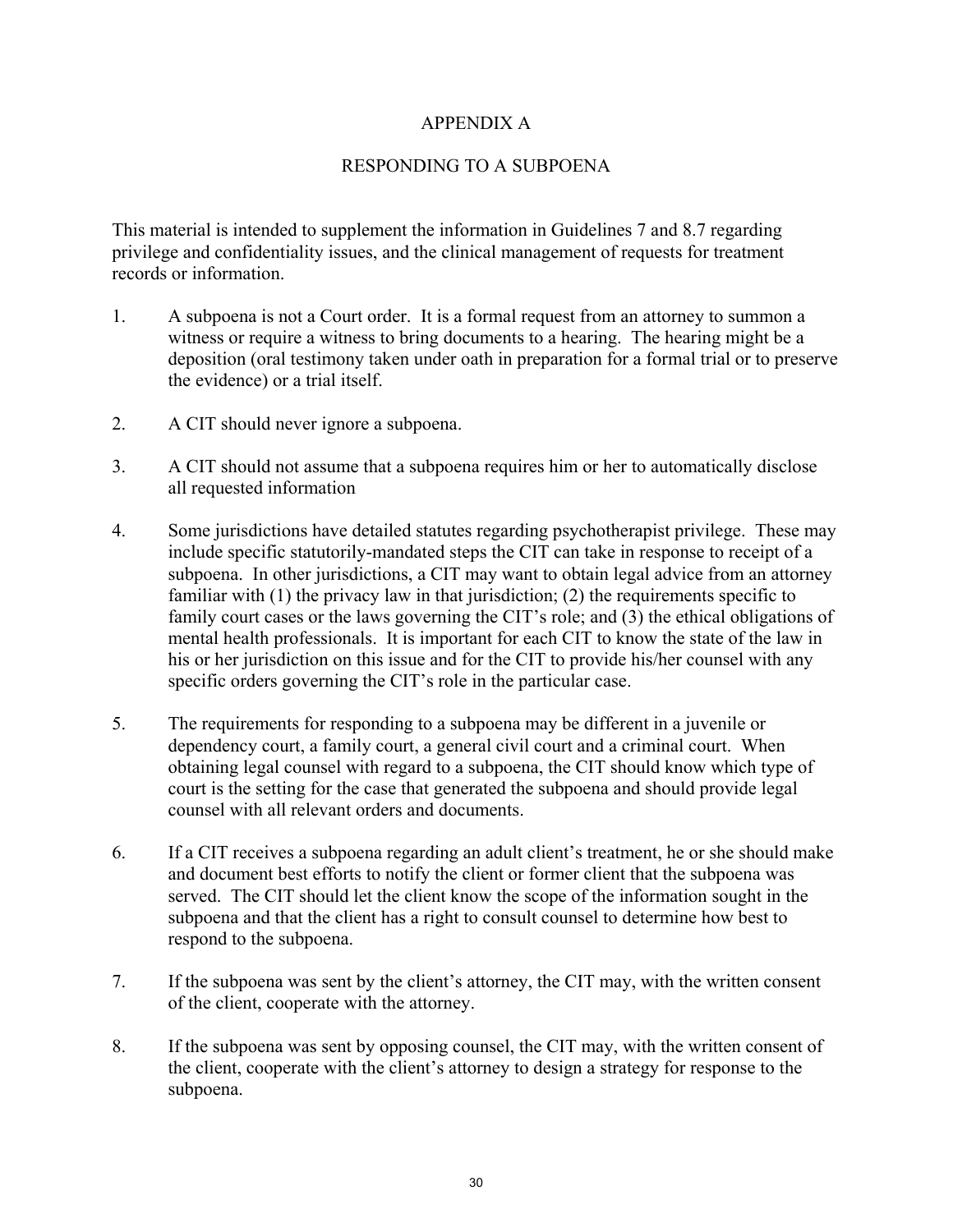- 9. In working with the client's attorney, it is important for the CIT to learn what the attorney hopes to gain from the CIT's involvement in (or exclusion from) the case, the issues being litigated, and the information and/or opinions that the lawyer will ask the CIT to reveal. The CIT should also attempt to learn what the opposing side is trying to achieve and whether and in what way the opposing lawyer may attempt to discredit the CIT's information and/or opinions.
- 10. Upon receipt of the subpoena, the CIT should carefully review his or her own records regarding the client and be prepared to discuss with the client and his or her attorney the following:
	- A. Whether the record contains outdated material;
	- B. Whether the record contains highly personal material;
	- C. Whether the record contains information that could help the client achieve the goals described by the client's attorney;
	- D. Whether the record contains information that could harm the client's goals.
- 11. If the subpoena was sent by the opposing attorney, the CIT should discuss with the client's attorney whether or not it would be useful to attempt to negotiate with opposing attorney to limit the scope of the subpoena, e.g., to redact outdated material, the names of third parties not important to the litigation or highly personal information.
- 12. The CIT should discuss with the client's attorney whether or not it would be wise to bring a Motion to Quash the subpoena, i.e., a request of the Court that the CIT be relieved of the obligation to provide testimony or produce records. The Motion to Quash must be grounded in some legally-cognizable rationale. For example, the material known to the CIT may not be relevant to the litigation. Or the opposition might be able to obtain the information known by the CIT from other sources, which would be less invasive to the client than obtaining information from the CIT. Or in some jurisdictions it will be possible to argue that, even though the CIT has information bearing on the case, it is more important that the client's privacy be maintained than that the information be disclosed.
- 13. If a child is the CIT's client and the child's records are subpoenaed, the CIT should consider whether or not the potential consequences to the child warrant opposing release of the information, requesting that an independent advocate be appointed, or warning the involved parties about risks to the child from release of the information. The CIT should be familiar with the procedures in his or her jurisdiction that are used to protect or consider the child's treatment information. In most jurisdictions, under ordinary circumstances, the parents or the person with legal custody of the child or the legal guardian has the power to determine whether or not to allow a child's private information to be released. However, if the parents are themselves in conflict in the litigation, the jurisdiction may have a special process for determining the child's privacy rights (as the parents are in a conflict of interest position about the child's privacy rights). Some jurisdictions will have a procedure by which a specially appointed person will decide,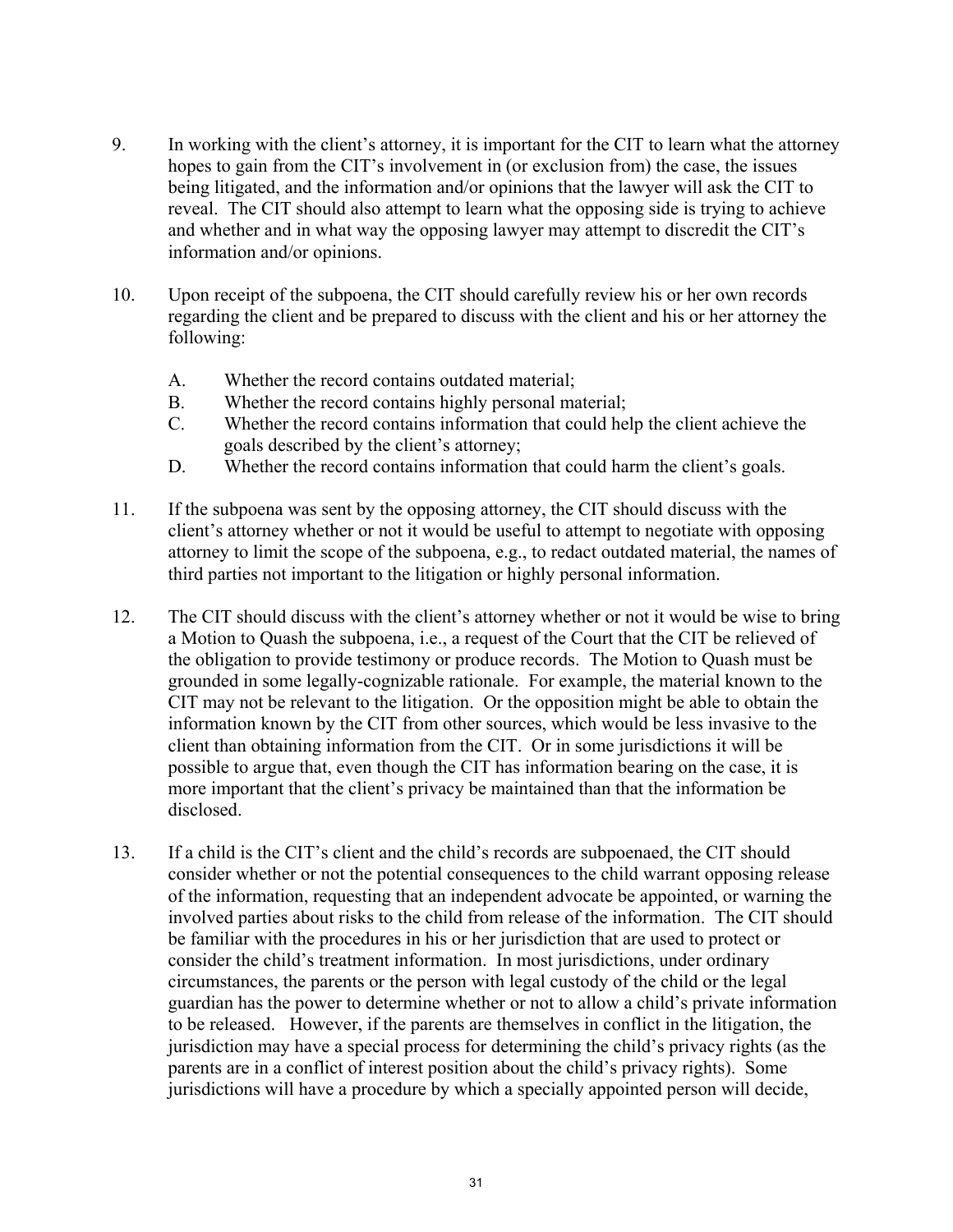after learning more about the litigation and the effects on the child, whether to waive or to assert the child's privilege. In some jurisdictions the decision of that appointee is decisive; in other jurisdictions, the person's decision is a recommendation to the Court, which has the final say.

- 14. If the CIT is asked to give information or an opinion about the effect on the child client of release of treatment information, the CIT should be prepared to explain the potential impact on the child of releasing the information and, conversely, the potential impact of withholding the information and the risks and benefits of each. Relevant factors might include the child's wishes, the impact of the decision on the child's ability to trust therapy and the CIT following a disclosure, the child's needs or ability to have his or her voice heard in the litigation, and whether or not there are other, less intrusive sources for obtaining the information.
- 15. The CIT should be aware that ultimate decisions regarding release of treatment information may not be the province of the therapist. Properly informed adults, and their attorneys, may have the right to control their treatment information. Those charged with protecting the child, such a minor's counsel, Guardian Ad Litem or the Court, may need to weigh and determine the best means of protecting the child's interests.